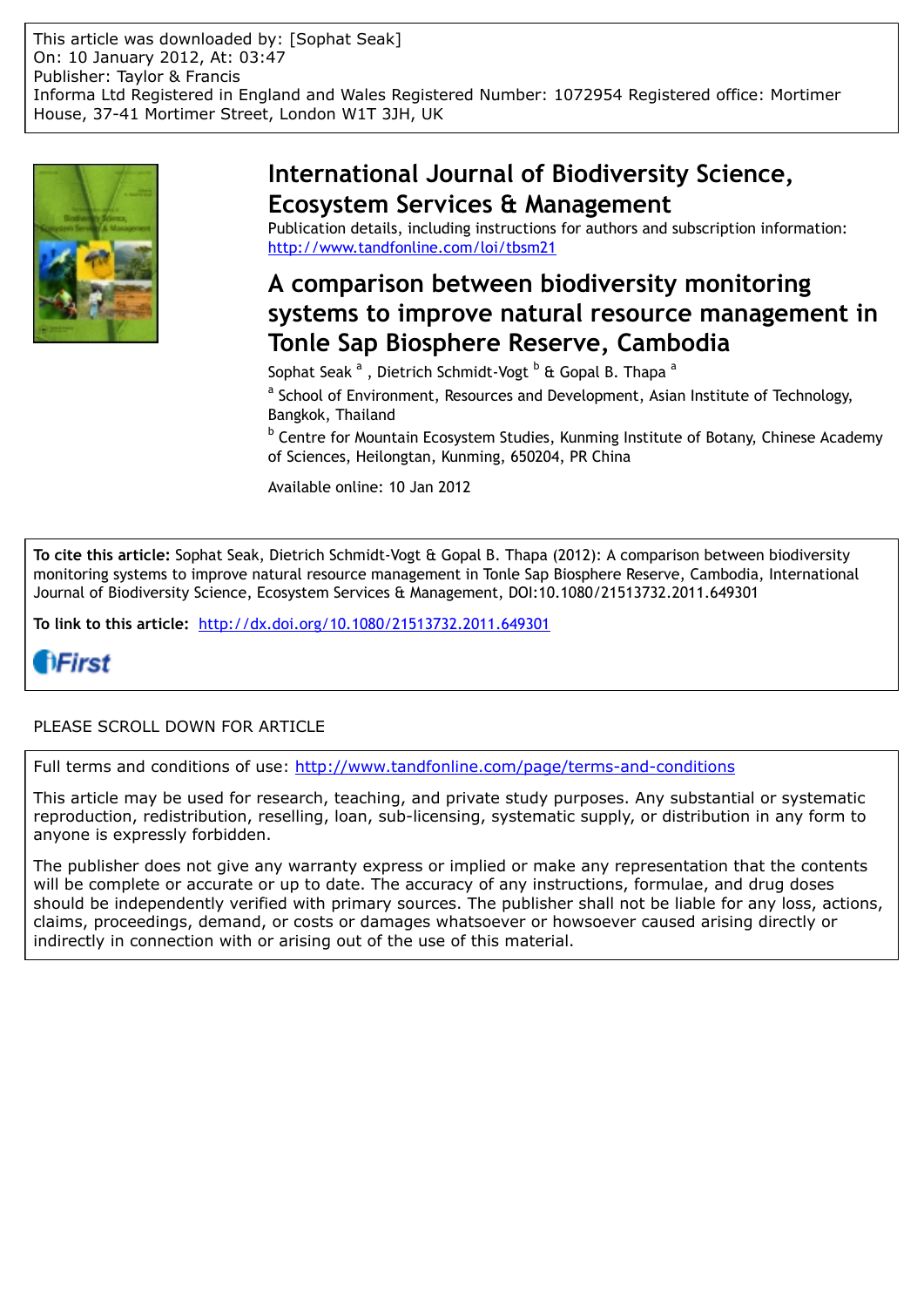

## **A comparison between biodiversity monitoring systems to improve natural resource management in Tonle Sap Biosphere Reserve, Cambodia**

Sophat Seak<sup>a\*</sup>, Dietrich Schmidt-Vogt<sup>b</sup> and Gopal B. Thapa<sup>a</sup>

*aSchool of Environment, Resources and Development, Asian Institute of Technology, Bangkok, Thailand; bCentre for Mountain Ecosystem Studies, Kunming Institute of Botany, Chinese Academy of Sciences, Heilongtan, Kunming 650204, PR China*

The choice between professional and community-based methods for monitoring biodiversity and biological resources is largely dependent on the availability of resources. Professional methods are more expensive than community-based methods and are often not feasible in developing countries where technical and financial resources are limited. There is, therefore, a need to assess already existing or develop new simple, cost-effective approaches to monitor biodiversity and biological resources in developing countries. This paper examines and compares three systems for monitoring biodiversity and biological resources in Tonle Sap Great Lake of Cambodia: (1) state-managed monitoring, (2) NGO-managed monitoring and (3) community-based monitoring. Data were generated using key informant interviews, focus group discussions and direct observation. The three types of monitoring are assessed with respect to perceived cost, methodological rigour, ease of use, compatibility with existing day-to-day activities of the local stakeholders and efficiency of intervention. Recommendations are made on how to improve each individual type of monitoring as well as the overall quality of monitoring on Tonle Sap Lake.

**Keywords:** biological resource monitoring; community-based monitoring; biodiversity monitoring; NGO-managed monitoring; state-managed monitoring; Tonle Sap

## **Introduction**

Biodiversity and biological resource monitoring as components of sustainable management of natural resources can be utilized for attaining conservation goals (Margoluis and Salafsky 1998; Nordic Agency for Development and Ecology and Department of Environment and Natural Resources 2001). The main function of monitoring is to generate a regular (time series) supply of data and information on patterns and trends of biodiversity and biological resources as a basis for management responses to ensure that species and habitats remain in a healthy state (Teder et al. 2007). Monitoring is also a means to inform policy-/decision-makers and the society as a whole on the condition of the natural environment (Stork et al. 1996; Vreugdenhil et al. 2003).

Monitoring can be practised in three different forms and by three different agencies: (1) professional monitoring (usually undertaken by experts and scientists) (Alzinga et al. 2001; Kéry and Schmid 2004; Bani et al. 2006; McGeoch et al. 2006; Katzner et al. 2007); (2) monitoring by government rangers or other officials (Gray and Kalpers 2005); and (3) monitoring by local communities on the basis of their local ecological knowledge systems (Danielsen et al. 2000, 2008; Obura et al. 2002; Danielsen F, Burgess ND, et al. 2005; Danielsen F, Jensen AE, et al. 2005; Noss et al. 2005). Danielsen et al. (2008) have further typified these forms into five categories of monitoring on the basis of involvement of local people and professional researchers: (1) externally driven and professionally executed monitoring, (2) externally driven monitoring with local data collectors, (3) collaborative monitoring with external data interpretation, (4) collaborative monitoring with local data interpretation and  $(5)$  autonomous local monitoring.

Professional monitoring by scientists is often carried out for only a number of selected species, habitats or environmental variables using sophisticated methods (Alzinga et al. 2001; Bani et al. 2006; Joseph et al. 2006). The techniques and tools employed by professionals to monitor biodiversity and biological resources are, for instance, population and species diversity indices (Shannon Weaver, Simpson and Berger–Parker) (Feinsinger 2001), utilizing complex statistical data analysis which requires a substantial amount of resources and time (Sutherland 1996; Danielsen F, Burgess ND, et al. 2005). Monitoring by scientists is generally perceived to gain more attention from policy- and decision-makers who focus on larger spatial scales (e.g. national and international) and longer time spans, while community-based monitoring tends to inform decisions on local spatial scales and over shorter time spans (Danielsen et al. 2010).

Ranger-based monitoring is usually carried out with technical and financial support from external agencies, particularly NGOs, or academic institutions. The quality of data depends largely on the quality of training, and on the commitment of the rangers. The interventions are likely to be limited to areas where rangers are stationed, while the implementation of interventions must be commissioned

<sup>\*</sup>Corresponding author. Email: sophat.seak@ait.ac.th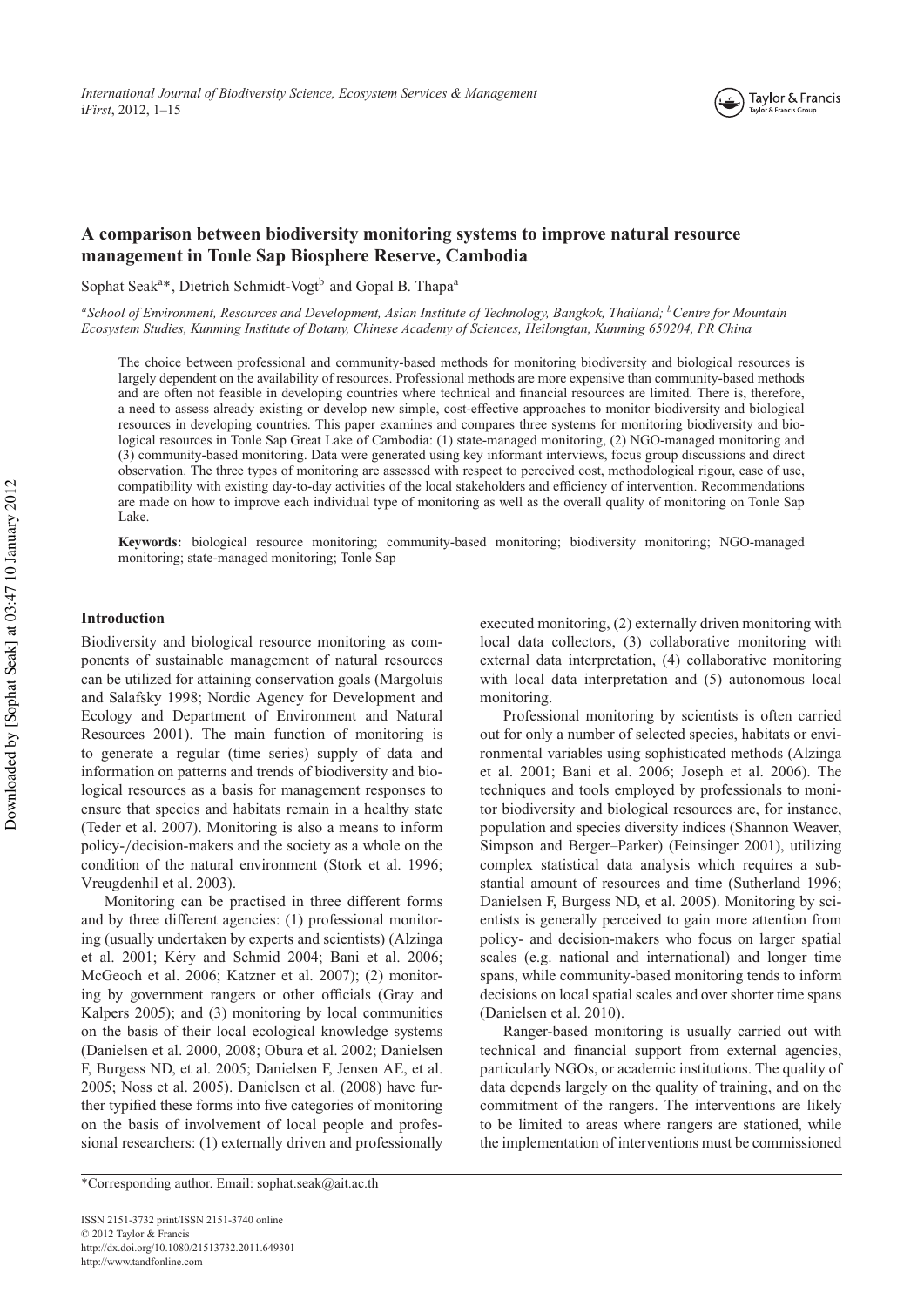by the rangers themselves and/or by their line authorities (Danielsen F, Jensen AE, et al. 2005; Gray and Kalpers 2005).

Community-based monitoring as defined by Danielsen F, Burgess ND, et al. (2005) has been practised in the developing countries around the world. In order to be successful, monitoring methods should be simple and well integrated within the local ecological knowledge base as well as with daily livelihood activities. Community-based monitoring was found to be sustainable over the long term, meaningful in the local context, less costly than professional method and manageable with locally available resources (Steinmetz 2000; Sheil 2001; Uychiaoco et al. 2005; Danielsen et al. 2010). Community-based monitoring methods are discussed by Danielsen F, Burgess ND, et al. (2005), Gaidet et al. (2003), Gaidet-Drapier et al. (2006) and Rijsoort and Jinfeng (2005). The approach is considered to be especially suitable for the developing countries where resources and technical capacity are often inadequate (Yoccoz et al. 2003).

At Tonle Sap Great Lake of Cambodia, owing to the lake's importance for fisheries as well as for conservation (Lamberts 2006), all three types of monitoring are being carried out by different agents: government, NGOs and local communities. These types fall into the categories 1, 2 and 3 according to Danielsen et al. (2008), as outlined above. The focus of monitoring differs among the three types. Monitoring by government officials and community members is focused on biological and fisheries resources, while monitoring by NGOs is focused on biodiversity. The immediate objective of monitoring is to protect the lake's biodiversity and to conserve its biological resources, which are under severe threat from overfishing, destruction of flooded forest for agricultural and settlement purposes, fuelwood collection (Campbell et al. 2006) and invasive alien species (Neou and Lane 2002; Lim et al. 2004). So far there has been no study to document and comparatively assess these three systems with respect to constraints and opportunities, and with a focus on how they can be enhanced.

This paper reviews and investigates biodiversity and biological resource monitoring at Tonle Sap Great Lake (biosphere reserve), Cambodia, by looking at (1) statemanaged monitoring, (2) NGO-managed monitoring and (3) community-based monitoring. The primary objective of this paper is to assess the three existing monitoring systems from the perspective of methodology rigour, perceived cost, user-friendliness, compatibility with existing day-to-day activities of the local stakeholders, efficiency of intervention and constraints and opportunities for execution. The paper, moreover, provides the basic framework for an in-depth discussion of locally based monitoring methods (see Seak et al. 2011).

### **Methods**

## *Study location*

This study was carried out on Tonle Sap Great Lake of Cambodia, designated as a UNESCO World Biosphere

Reserve in 2000. We selected Boeng Tonle Chhmar (BTC), one of the three core areas of the biosphere reserve (Figure 1), as the study area for the following reasons: (1) the area is rich in biodiversity and home to many endangered and threatened species; (2) livelihoods of local communities are based on biological resources and have an impact on biodiversity; and (3) all three types of monitoring (state-, NGO- and community-based monitoring) are practised in this area.

Administratively, the BTC core area is located in Peam Bang Commune, Stuong District of Kampong Thom Province, covering an area of 14,560 ha (MOE et al. 2002). The lake is characterized by open water and temporarily flooded areas with their associated creek systems that provide an excellent habitat for aquatic fauna. BTC is covered by three different and overlapping management regimes: it is the core area of the Biosphere Reserve; it is a Ramsar site; and it comprises three commercial fishing lots (lots 5, 6 and 7) (Figure 2). With the support of the UNDP-funded Tonle Sap Conservation Project, a ranger post was built in 2006 as a basis for patrolling and for awareness raising on biodiversity conservation and sustainable resource use among the local fishermen.

The core area consists of four registered villages (Peam Bang, Pov Veuy, Daun Sdeung and Balot) with a total permanent population of approximately 2500 persons (494 households). The resident population is heavily dependent on fisheries and other aquatic biological resources in the area. The population may rise up to several thousands during the fishing season (November– May) because of seasonal fishermen who migrate from the neighbouring uplands of Kampong Thom, Pursat and Siem Reap Provinces to this area, which is reportedly one of the most productive fishing sites within the Tonle Sap Lake.

Each village has established its own community fisheries. Community fisheries in Peam Bang, Daun Sdeung and Pov Veuy villages were established and are managed with the assistance of the Fisheries Administration (FiA) since 2001. Community fisheries are currently supported by the Asian Development Bank (ADB)-funded Tonle Sap Sustainable Livelihood Project. The community fishery in Balot village is in fact a community-Protected Area supported by the MOE with the assistance of the Tonle Sap Conservation Project (Figure 2).

## *Data collection and analysis*

## *Data collection*

The information and data required for analysis of the NGO-managed monitoring were collected from both secondary and primary sources, while data on state-managed and community-based monitoring were gathered from the study site. The research was qualitative, and the following tools were employed in a step-by-step process: (1) key informant interviews, (2) focus group discussions and (3) direct observation.

Key informant interviews were carried out during August and September 2008 with 69 interviewees selected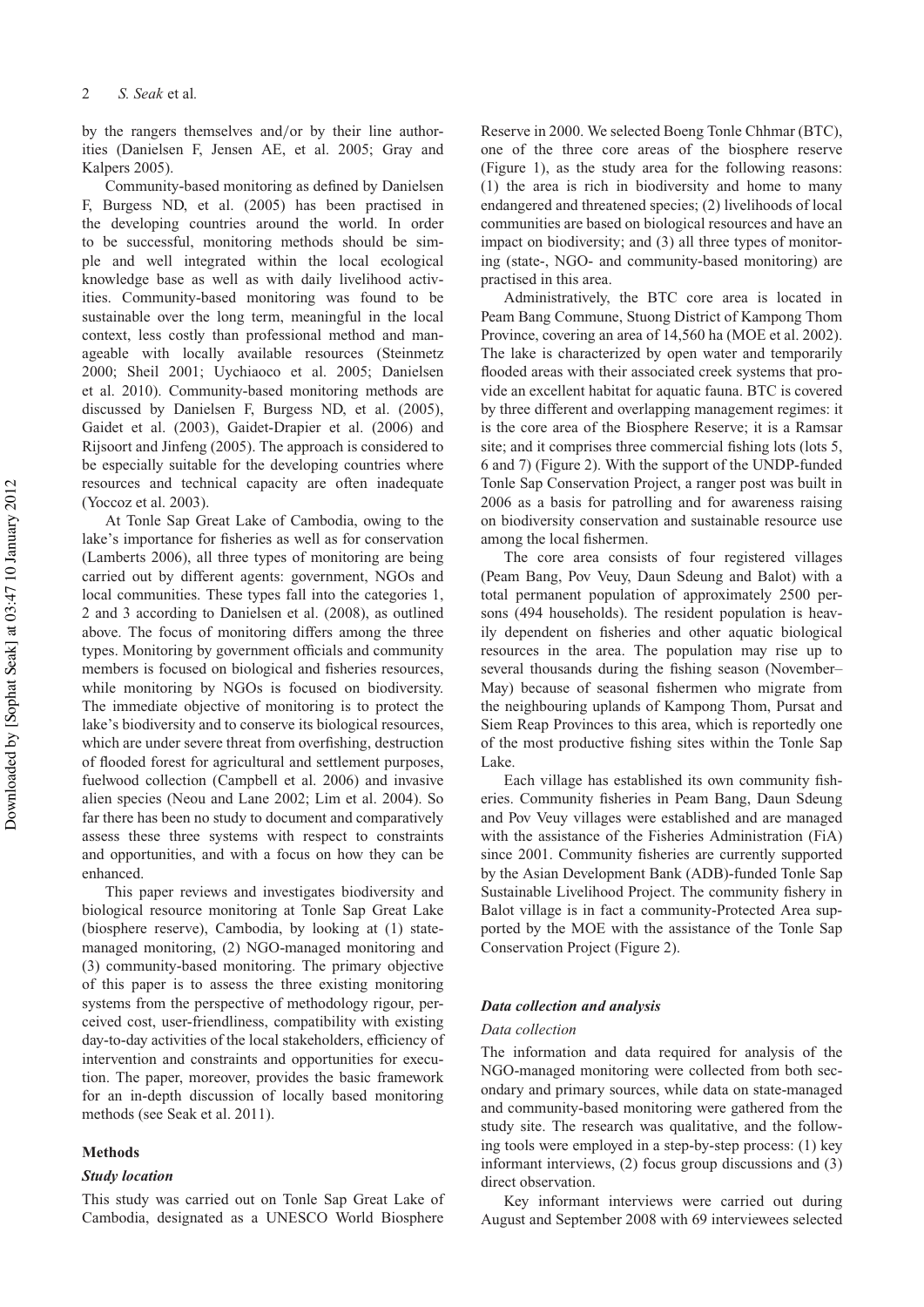

Figure 1. Map of Tonle Sap Biosphere Reserve, Cambodia, including core areas. The reserve was technically and legally divided into three zones: transitional zone, buffer zone and core areas. BTC core area is marked in black. The GIS data were made available for public use by MOE.

Notes: BTC, Boeng Tonle Chhmar; MOE, Ministry of Environment.

through purposive sampling, as being representative of the dominant stakeholders in the study area, in order to explore as many monitoring methods and interventions as possible. The selection of key informants was based on whether they are involved in monitoring and conservation activities of biodiversity. The interviewees, spanning both sexes and a range of age groups, were selected from six stakeholder groups:

- (1) Head and vice head of each of the four villages, with knowledge of biodiversity status, legal framework and administrative arrangement;
- (2) Active members of community fisheries/protected area, including heads of community fisheries/ protected area (five members each from Peam Bang, Daun Sdeung and Balot villages, and seven from Pov Veuy village as the largest village in the area);
- (3) Elderly fishermen (five each from Peam Bang, Daun Sdeung and Balot villages, and seven from Pov Veuy village) are not active members of either community fisheries or protected area, but have a tremendous pool of knowledge on traditional monitoring methods and interventions. Members are different from those in group 2;
- (4) Ten rangers including two ranger managers of MOE who are working in the BTC core area;
- (5) Four fisheries officers who are working in the core area and three fisheries managers of FiA; and

(6) Three NGO staff from the Wildlife Conservation Society (WCS, an American-based international NGO). WCS is the only NGO that has worked closely with MOE rangers on monitoring biodiversity and conservation activities in the Tonle Sap Biosphere Reserve.

Key informant interviews were used to gather data on existing monitoring methods and to identify suitable criteria for a comparative assessment of types of intervention, perceived cost of each system, sustainability of method implementation, socio-economic status of each village and constraints on implementing monitoring. We consulted with ranger managers of MOE (who are government counterparts of the WCS), with WCS project officers, with fisheries managers of FiA and with heads of communities (fisheries and protected area) to understand the costs associated with each monitoring system. Due to internal financial regulation and a dearth of distinctive records of expenditure for each method, we were unable to estimate the exact cost. Cost for the NGO-managed system was estimated as total average cost per year since monitoring activities started in 2006, which, however, cannot be more than a tentative assessment.

Focus group discussions for a comparative assessment of the three monitoring systems (see 'Criteria considered for comparative analysis of the monitoring systems' for more detail) were carried out in November 2008 after data from key informants had been analysed to categorize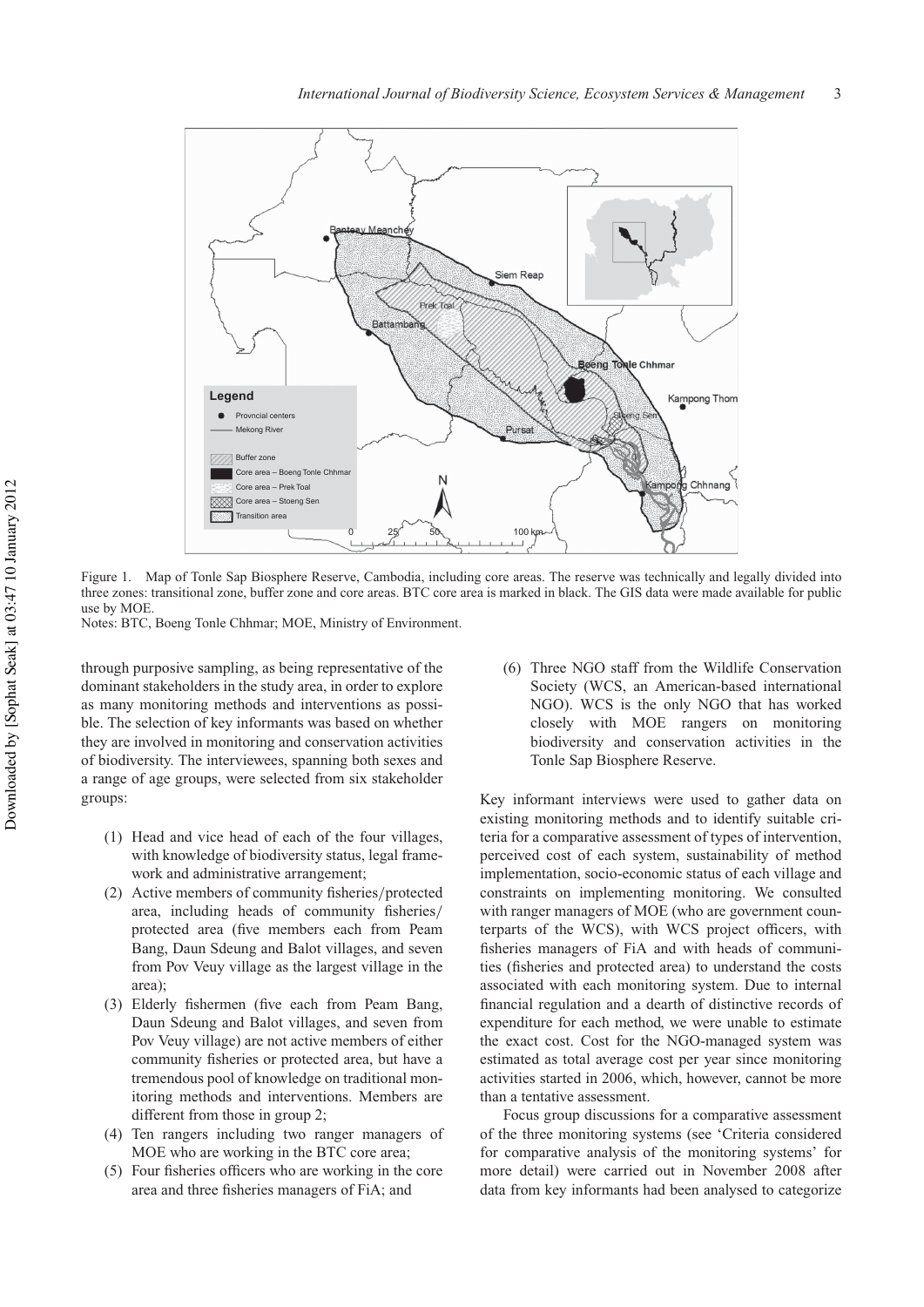

Figure 2. BTC core area in Tonle Sap Biosphere Reserve, Cambodia: Land-use and management zones and villages. BTC covers three commercial fishing lots, a core area, community fisheries and community protected area which is located in Balot village. We acknowledge the GIS data from MOE and FiA.

Notes: BTC, Boeng Tonle Chhmar; MOE, Ministry of Environment; FiA, Fisheries Administration.

the monitoring methods and interventions and to estimate the perceived costs. We organized separate focus group discussions with four groups of stakeholders: (1) community fisheries/protected area were combined with village heads and elderly fishermen as these groups represent the local community level (four focus group discussions were undertaken in three community fisheries, and one in a community protected area); (2) fisheries officers; (3) rangers; and (4) NGO staff. The members of the community fisheries/protected area stakeholder group were asked to assess community-based monitoring methods; fisheries officers, rangers and NGO staff were asked to assess stateand NGO-managed methods as well as community-based methods (Table 1). The purpose was to avoid bias and to capture the perceptions of all stakeholders with regard to each type of monitoring method. Focus groups consisted of 10–15 persons from each community (fisheries and protected area), 10 rangers, and 4 fisheries officers. With respect to NGO-managed monitoring, we emailed questions and approached a project officer and two supporting staffs of WCS directly in their office in the capital, as well as three senior WCS rangers in the field for a comparative analysis of the methods practised by their field staff. At

each focus group discussion meeting, the participants were informed clearly of the objective and criteria of assessment (Table 2) of each method to ensure that they fully understood how to grade each method.

Direct observation was employed to verify data gathered; detect hidden data on biodiversity, habitat, use and fishing gear; and obtain information relevant for the comparative assessment of methodology rigour, perceived cost, ease of use, compatibility and suppression (intervention) that respondents might not have wanted to reveal during interviews and focus group discussions. For this purpose, we made three separate visits in September and November 2008 to spend time with villagers from each community, as well as with rangers and fisheries officers, and to participate in fishing, hunting and patrolling activities.

## *Criteria considered for comparative analysis of the monitoring systems*

The main purpose of the analysis was to assess each of the three monitoring systems by evaluating them on the basis of the following criteria: (1) methodology rigour,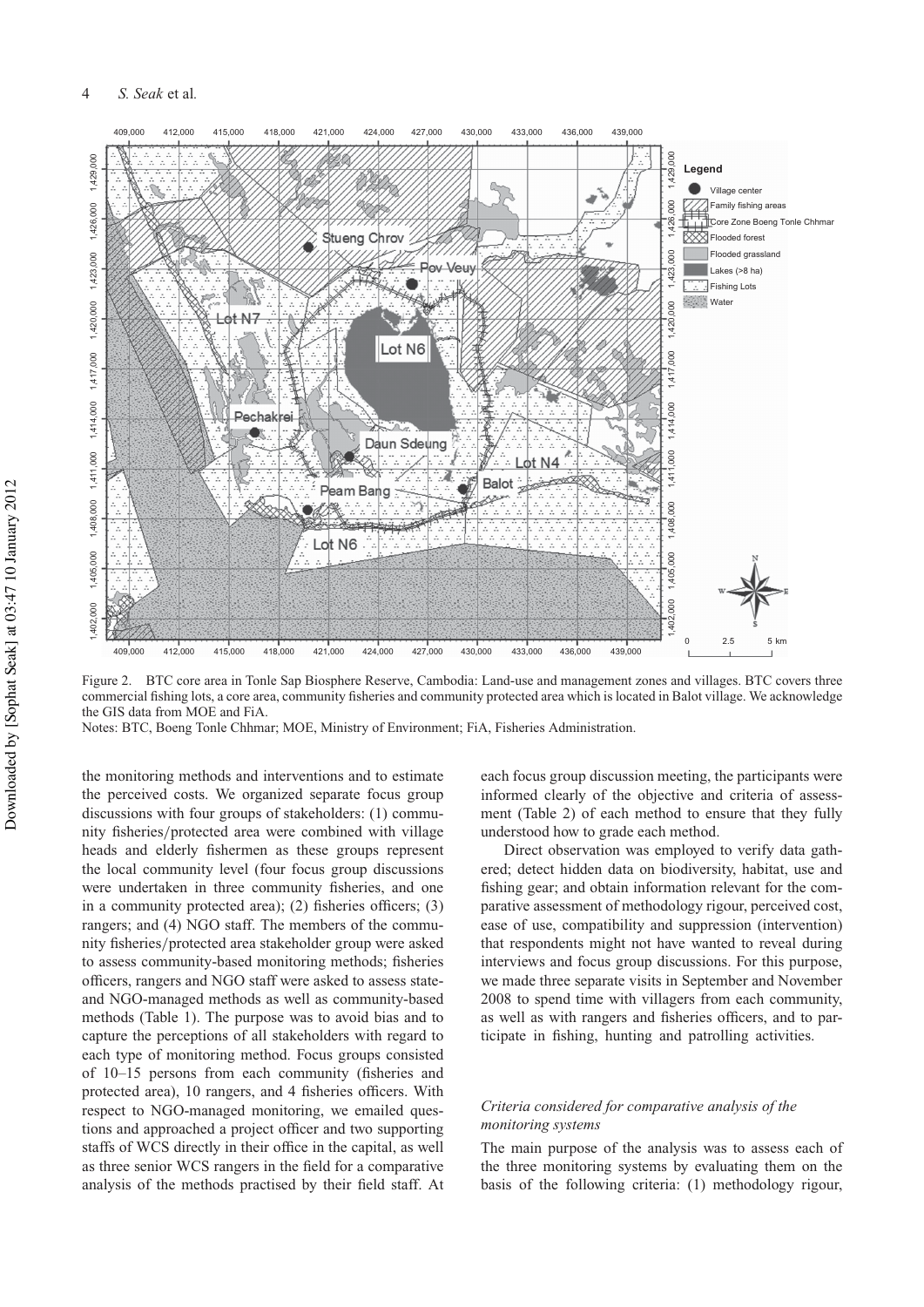|                       | Monitoring systems |     |              |                                                                                                                                                                                                                                                                                            |  |  |
|-----------------------|--------------------|-----|--------------|--------------------------------------------------------------------------------------------------------------------------------------------------------------------------------------------------------------------------------------------------------------------------------------------|--|--|
| Stakeholders          | State              | NGO | Community    | Explanation                                                                                                                                                                                                                                                                                |  |  |
| Community             |                    |     | X            | Community members were asked to assess only community-based methods,<br>because they had no knowledge of state- and NGO-managed monitoring<br>methods. Trained by rangers and fisheries officers.                                                                                          |  |  |
| Fisheries<br>officers | $\mathbf{x}$       | X   | $\mathbf{x}$ | Fisheries officers were more experienced in monitoring and working in BTC than<br>rangers. Officers also received additional training on NGO methods with rangers,<br>but did not actually follow those methods, because their monitoring tasks are for<br>law enforcement purposes.       |  |  |
| Rangers               | X                  | X   | $\mathbf x$  | Rangers were trained by NGO staff and were then allowed to conduct monitoring<br>by themselves. Rangers helped train community protected area members to<br>undertake monitoring as well. Rangers are basically aware of state- and<br>NGO-managed and community-based monitoring systems. |  |  |
| NGO staff             | X                  | X   | $\mathbf{x}$ | NGO staff are professional experts who have comprehensive skills and knowledge<br>on all three monitoring methods.                                                                                                                                                                         |  |  |

Table 1. Matrix for selecting stakeholder groups for assessment of three monitoring systems in Tonle Sap Great Lake, Cambodia.

Table 2. Explanation of criteria used for the analysis of the three monitoring systems investigated in Tonle Sap Great Lake, Cambodia.

| Criteria                                             | Explanation                                                                                                                                                                       |  |  |  |
|------------------------------------------------------|-----------------------------------------------------------------------------------------------------------------------------------------------------------------------------------|--|--|--|
| Methodology rigour                                   | The degree to which a monitoring method is perceived as generating relatively<br>accurate and precise data.                                                                       |  |  |  |
| Perceived cost                                       | The perceived cost of implementing a monitoring method.                                                                                                                           |  |  |  |
| Ease of use                                          | The degree to which a monitoring method is perceived as being easy to<br>understand and use, given the capacity and skills of the persons carrying out<br>the method.             |  |  |  |
| Compatibility with existing<br>day-to-day activities | The degree to which a monitoring method is perceived as being consistent with<br>existing local practices and day-to-day activities of the local stakeholders<br>being monitored. |  |  |  |
| Efficiency of intervention                           | The degree to which a monitoring method is perceived as being able to provide<br>a basis for efficient intervention.                                                              |  |  |  |

(2) perceived cost, (3) ease of use, (4) compatibility with existing day-to-day activities of the local stakeholders and (5) efficiency of interventions (Table 2). The five criteria were chosen on the basis of preliminary field survey results, key informant interviews and a review of the relevant literature (Danielsen et al. 2000; Hartanto et al. 2002). Stakeholders from the three systems were then consulted on these criteria in order to attain consensus on context and content of each criterion. A weighted score, ranging from 0 meaning no influence to 1 for low, 2 meaning medium and 3 meaning high influence, was assigned to each method through participatory assessment in the course of focus group discussions (Table 1). The groups were asked to score each method against each criterion and to provide reasons for the scores given. The average score for each method was calculated from the scores of each focus group discussion meeting of the different stakeholder groups (community, fisheries officers, rangers and NGO staff). The summary and average scores of each method were then verified through separate consultation with managers from each monitoring system in order to validate as to whether the scores reflect the reality of these practices. Finally, researchers verified the scores on the basis of observations on practices, protocols, results of monitoring reports and documented interventions.

## **Results**

## *State-managed monitoring of fisheries resources*

The primary purpose of state-managed monitoring is to generate data to take appropriate interventions against illegal activities. At present, officials from the FiA of the Ministry of Agriculture, Forestry and Fisheries (MAFF) (formally named 'fisheries officer', a government servant who is assigned by FiA to manage and monitor fisheries resources), and of the Nature Protection and Conservation Administration (NPCA) of the MOE (officially named 'ranger or "park ranger", a government servant who is assigned by MOE to manage and monitor natural resources') are responsible for monitoring the biological resources in their designated areas. The FiA is arranged into a vertical hierarchy comprising central level, inspectorate, cantonment, division and Sangkat fisheries (the smallest unit of FiA). The day-to-day monitoring is carried out at the Sangkat fisheries level. The NPCA is structured according to the MOE arrangement and organized into central department, provincial department and district office (MOE 2008). Daily monitoring activities are undertaken by rangers at the provincial level. Monitoring on Tonle Sap Lake follows the standard laws of Fisheries and Protected Area Management.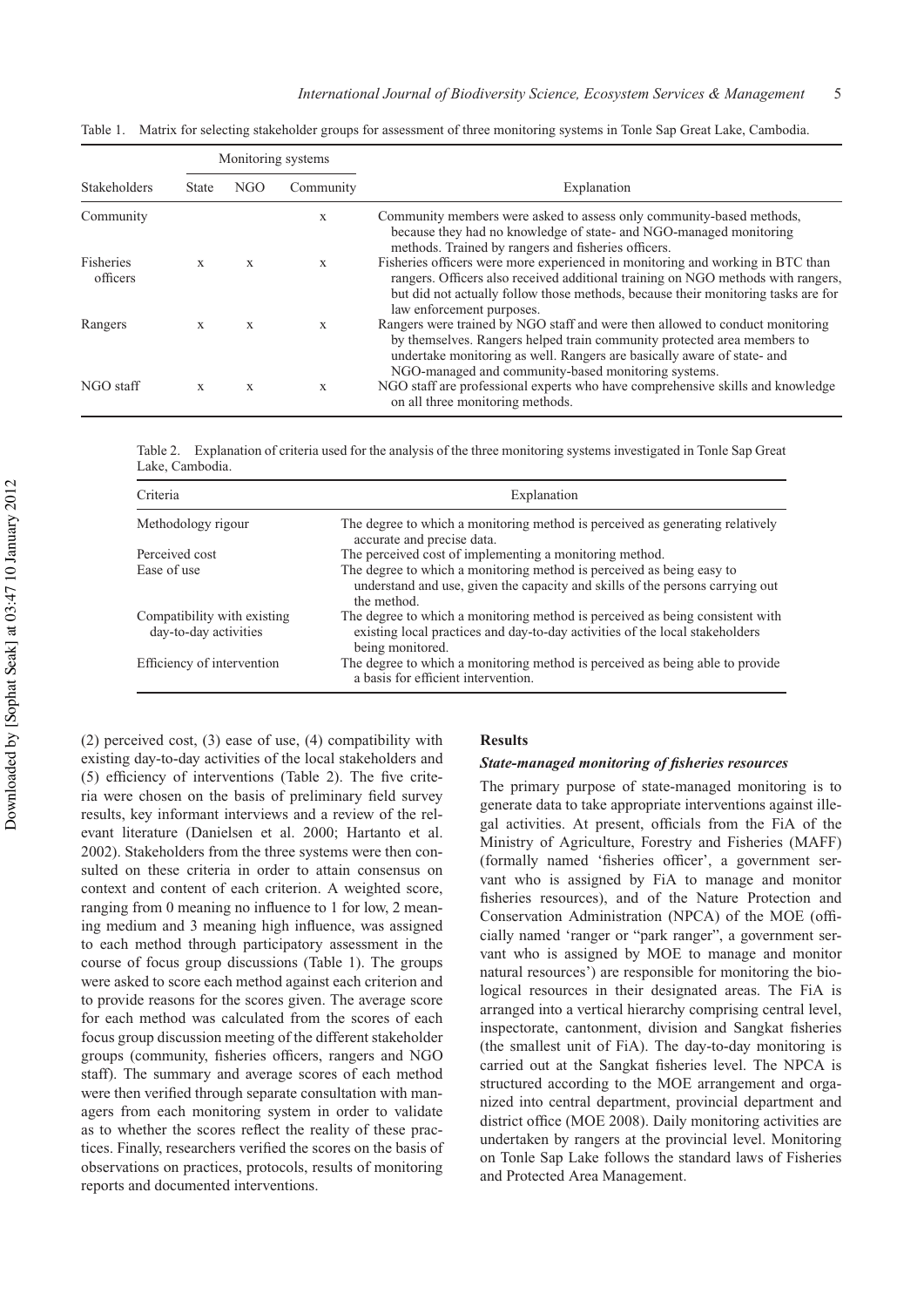According to Article 7, Paragraph 4 of the Cambodian Fisheries Law (adopted in 2007), FiA is fully responsible for law enforcement, including inspection, monitoring, surveillance and controlling of all fisheries activities (FiA 2007). According to Article 6 of the Protected Area Management Law (adopted in 2008), NPCA has been given the right to carry out monitoring, surveillance and suppression of illegal activities through its rangers in the protected area domain (MOE 2008). Officials from the above two administrations are designated as judicial police through a joint declaration between MAFF and Ministry of Justice (MOJ) for fisheries officers; and MOE and MOJ for rangers. Monitoring by officials of the two administrations is sometimes conducted in close cooperation with local authorities such as police, military police and the commune heads.

In the BTC core area, five fisheries officers are assigned to perform monitoring. They generally hold a bachelor degree in fisheries management or similar subjects. There is little support in the form of either financial or physical resources, such as boats or other technical equipment, from the central government. Officers raise their funds through fines. Rangers from the Kampong Thom Provincial Environment Department, on the other hand, comprise of 10 persons with educational backgrounds ranging from junior secondary school to university undergraduate degrees in various fields. These rangers are supported by the UNDP- and ADB-funded Tonle Sap Conservation Project and by the Tonle Sap Environmental Management Project since 2007 and are thus better endowed with both equipment and financial support. In the course of the project, rangers have received extensive training in biodiversity conservation, protected area management, monitoring and conflict management in natural resources. Despite the legal requirement for close collaboration, these two institutions rarely cooperate with each other for monitoring and intervention.

The two administrations do not practice standardized monitoring methods (the uniformly designed methods in one package which is used across government agencies for the same purposes). They usually practice conventional monitoring methods (that are adopted from professional approaches according to individual agencies' preference and interest) like patrol, logbook and diary. The most preferred method is patrolling. According to the information by ranger managers of the MOE, and by fisheries officials of the FiA, the cost required for state-managed monitoring in the core area is roughly around \$1.07/ha/year.

## *Monitoring methods*

*Patrol*. This method is employed to detect illegal activities rather than surveying trends and condition of biological resources in the lake. Patrolling is usually carried out in locations where illegal resource exploitation can be expected to occur. Monitoring is carried out by boat in the wet season and by both boat and walking in the dry season (Figure 2). Monitoring is harder in the dry

season than in the wet season because of the difficulty of traversing dense thorny shrubland. Each patrol involves two to five guards (fisheries officers or rangers) who record resource uses, disturbances and especially illegal activities. The patrolling equipment consists of motor boat, GPS, notebook and sometimes guns. Rangers receive *a priori* training (1–2 weeks) on patrol from WCS and financial assistance from the Tonle Sap Conservation Project. Training includes designing record sheets, using GPS and MIST (Management Information System), and planning for effective patrols and interventions. Fisheries officers have a strong background in patrolling as they were trained by their central administration since when first deployed to the lake. Rangers patrol twice a month. Fisheries officers, who are more focused on illegal activities, patrol at irregular intervals. After each patrol, the team leader has to summarize the observations and report them to the head of division.

*Logbook*. The logbook method is used only by fisheries officers and is designed to record trends of annual catch in commercial fishing lots and by medium-scale fishermen. During the open season (fishing season) (October–May), two or three fisheries officers are placed by the FiA into each fishing lot in order to fill in the logbook. The logbook was designed by FiA and has been approved by MAFF. The conventional logbook contains names of fishing lots and operators, location, area, date of record, fish species and volume by day, fishing practice like gear used, labour and time spent to capture a certain amount of fish. The logbook is forwarded to FiA for further analysis. In principle, actions for protection and conservation can be taken if fish stock is declining.

*Diary*. This method is simple using a notebook to record information and data on biodiversity and its disturbance. It is used by some fisheries officers and rangers to record their daily activities and observed events such as illegal fishing, hunting and forest fires. These records can support data obtained by other methods so that interventions can appropriately be proposed. The diary method is rarely used, because it is not legally required and because fisheries officers and rangers think that this method cannot provide solid evidence of resource use in their locality. Further, the method relies heavily on what is being seen and what is verbally informed.

*Efficiency of interventions*. Data or information derived from monitoring are used for various purposes. Data gathered during patrols on illegal activities are used for immediate suppression. Data from logbooks are used for stock assessment, management planning and determination of future fees for fishing concessions (Table 3).

## *NGO-managed monitoring of biodiversity*

There are many NGOs involved in conservation of Tonle Sap Lake's biodiversity. However, only WCS has experience in monitoring. Its work started in the Prek Toal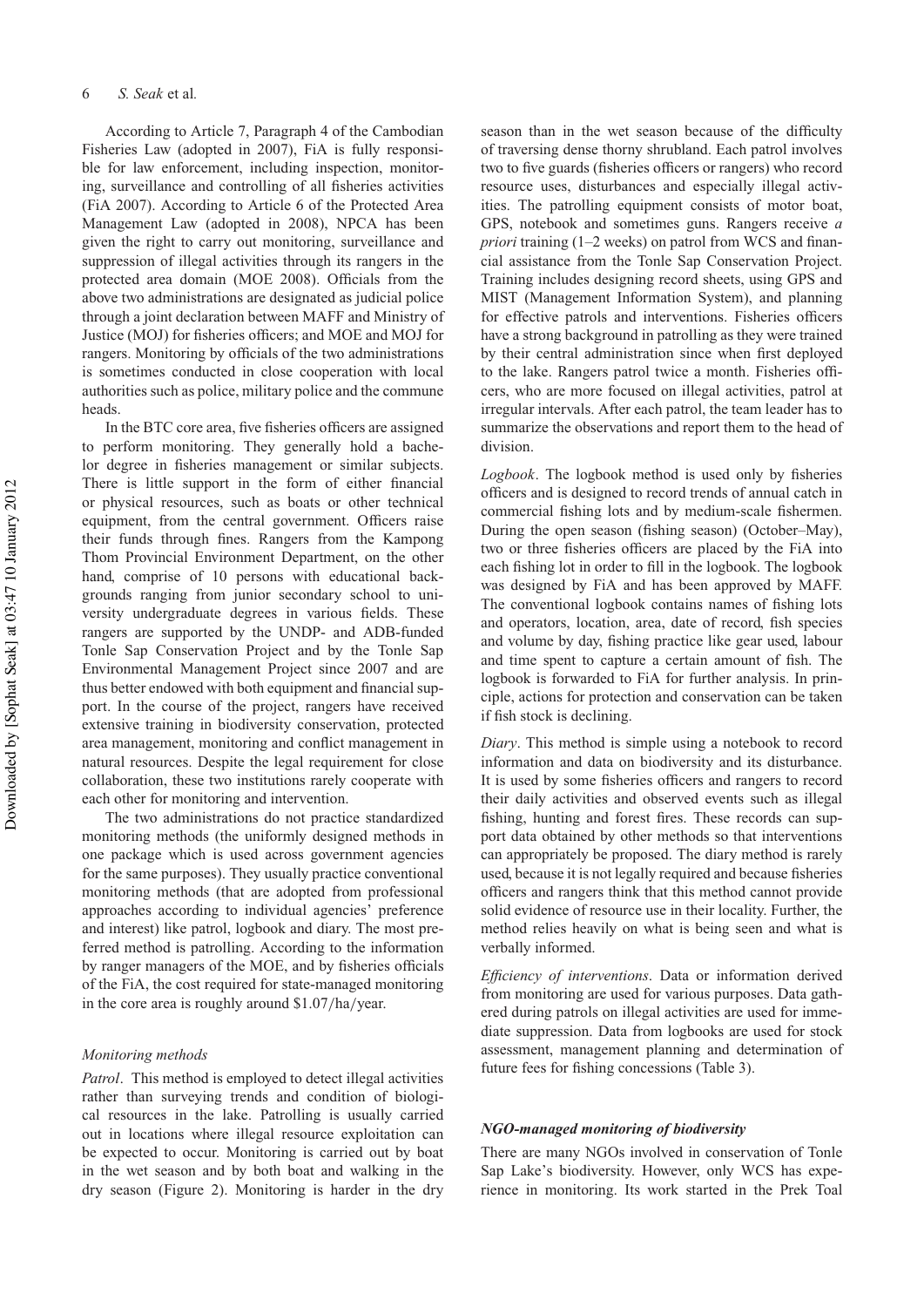| Monitoring methods                         | Example of monitoring results                                                                                                                                                     | Management interventions                                                                                                                                                                                                                                                                                                                                               |
|--------------------------------------------|-----------------------------------------------------------------------------------------------------------------------------------------------------------------------------------|------------------------------------------------------------------------------------------------------------------------------------------------------------------------------------------------------------------------------------------------------------------------------------------------------------------------------------------------------------------------|
| State-managed monitoring<br>Patrol         | Monitors report illegal                                                                                                                                                           | Suppressed illegal activities on the spot, confiscated                                                                                                                                                                                                                                                                                                                 |
|                                            | exploitation of natural<br>resources, including illegal<br>fishing gear, habitat<br>destruction and offenders                                                                     | illegal gear, issued warning letter, educated offenders.<br>If serious illegality, offenders were arrested and<br>complaints were filed to the court. Core area<br>management plans were established (2008–2012)<br>(MOE and MAFF 2007). Conducted awareness<br>raising on importance of biodiversity and existing law<br>and regulation among local community fishers |
| Logbook                                    | Fisheries officers recorded trend<br>and abundance of fish species                                                                                                                | FiA estimated stock of following year, determined future<br>fee and terms of fishing concessions. Government<br>issued new regulations to protect endangered species<br>(Royal decree 0305/149 in 2005 and Sub-decree 123<br>in 2009), determined catch size and what gear can be<br>used                                                                              |
| Diary                                      | Monitors record illegal fishing,<br>hunting and forest fire verbally<br>reported by villagers                                                                                     | Monitors used these data to support monthly reports<br>submitted to central headquarters, and to support<br>future investigation of violators                                                                                                                                                                                                                          |
| NGO-managed monitoring                     |                                                                                                                                                                                   |                                                                                                                                                                                                                                                                                                                                                                        |
| Count: tree marking and<br>mapping         | Trends in size and evolution of<br>bird colony population                                                                                                                         | NGOs and concerned agencies urged government to<br>designate core area (bird sanctuary), colony<br>demarcation from disturbance, increasing patrol<br>activity to protect bird colony by rangers, awareness<br>raising for fishers and tourists to protect colony                                                                                                      |
| Count: aerial survey                       | Extent of bird colony (number of<br>occupied trees)                                                                                                                               | Same as above, and reported to donors for continued<br>funding support of conservation efforts                                                                                                                                                                                                                                                                         |
| Catch record for water snake               | Trade volume, species<br>composition and change in<br>population size                                                                                                             | Increased conservation measures among concerned<br>government agencies. Government issued regulation<br>on ban of exploitation of endangered wild animals<br>(Royal decree 0305/149 in 2005 and Sub-decree 123<br>in $2009$ )                                                                                                                                          |
| Key informant interview for<br>water snake | Demand and supply, and market<br>shifts around the lake                                                                                                                           | Increased law enforcement effort to protect endangered<br>species                                                                                                                                                                                                                                                                                                      |
| VHF receiver for crocodile                 | Reported success of<br>reintroduction of crocodile<br>(critically endangered<br>Siamese) into the lake,<br>information on ecology,<br>ranging behaviour and habitat<br>preference | Increased protection measures of released crocodiles<br>among rangers and local fishermen. NGOs established<br>programme support for additional release of crocodile<br>into wild                                                                                                                                                                                      |
| Square technique for Bengal<br>Florican    | Reports on Bengal Florican<br>population, habitat quality and<br>disturbance                                                                                                      | Government issued a decree to designate 310 km <sup>2</sup> of<br>grassland surrounding Tonle Sap Great Lake for<br>Bengal Florican conservation (known as the<br>Integrated Farming and Biodiversity Area). NGO staff<br>and rangers carried out awareness raising and<br>education among local communities on conservation<br>and protection                         |
| MODIS for forest fire                      | Area of flooded forest destroyed<br>by fire                                                                                                                                       | Relevant agencies (ranger and fisheries officers)<br>increased activity of protection of habitats of core<br>area, banned farming at the lake (including clearing<br>flooded forest to farmland) and banned use of fire for<br>hunting and fishing by local fishermen.                                                                                                 |
| All above                                  | NGOs used the data to establish<br>programme to support<br>diversifying livelihoods of<br>local communities                                                                       | Diversified livelihood activities (aquaculture, livestock<br>husbandry, floated home garden projects) funded by<br>NGO <sub>s</sub>                                                                                                                                                                                                                                    |
| Community-based monitoring                 |                                                                                                                                                                                   |                                                                                                                                                                                                                                                                                                                                                                        |
| Patrol                                     | Community monitors reported<br>natural resource use, including<br>illegal activities                                                                                              | Community suppressed illegal activities on the spot,<br>reported severe cases to fisheries officers for further<br>action, proposed conservation area, planned for next<br>patrol cycle, conducted awareness raising for violators<br>of communities' and government existing regulations<br>on fisheries                                                              |

Table 3. Types of monitoring results and management interventions from each monitoring method in Tonle Sap Great Lake, Cambodia.

(*Continued*)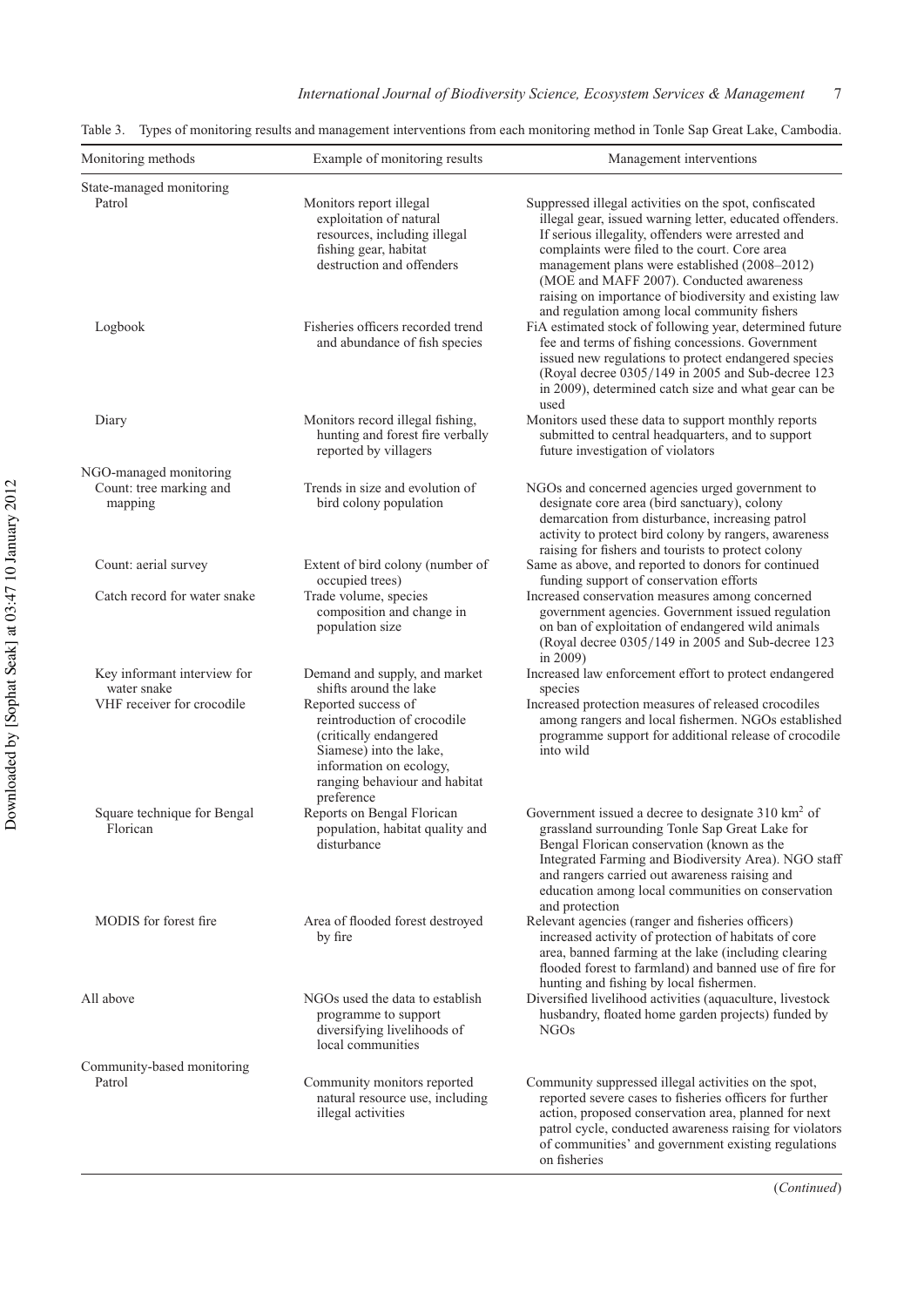## 8 *S. Seak* et al*.*

Table 3. (Continued).

| Monitoring methods | Example of monitoring results                                                                                                                                                                                                                                  | Management interventions                                                                                                                                                                                                                                                                                                                                                                                           |
|--------------------|----------------------------------------------------------------------------------------------------------------------------------------------------------------------------------------------------------------------------------------------------------------|--------------------------------------------------------------------------------------------------------------------------------------------------------------------------------------------------------------------------------------------------------------------------------------------------------------------------------------------------------------------------------------------------------------------|
| Surveillance       | Community members reported<br>conservation area<br>encroachment, status of refuge<br>for breeding, spawning and<br>feeding of fish and birds                                                                                                                   | Encouraged members to protect conservation area from<br>encroachment (by outside fishers)                                                                                                                                                                                                                                                                                                                          |
| Village meeting    | Community members reported<br>decrease in their daily catch<br>and decline in fish, bird and<br>other biodiversity features in<br>the area; intimidation by<br>commercial fishing<br>concessionaires, outsider<br>encroachment and too small<br>fishing ground | Community leaders raised awareness among fishermen<br>about existing fisheries law, regulations and rule for<br>gear use, fishing season and area closure. Created<br>benefit-sharing rules. Established community fisheries<br>and protected conservation area. Requested to enlarge<br>fishing area for community as current community<br>fishing grounds are not able to support growing<br>number of fishermen |

Notes: VHF, very high frequency; MODIS, Moderate Resolution Imaging Spectrometer.

core area (one of three core areas of Tonle Sap Biosphere Reserve after BTC and Stung Sen; Figure 1) in 1994 and is focused on the conservation of large water birds and reptile species of international significance (Clements et al. 2007). Many rangers, recruited from local communities, have previously been fishers and hunters. Activities started with reconnaissance and documentation. Research on biodiversity importance and threats was conducted from 1996 to 2000. Conservation activities including monitoring of globally significant reptile species (Goes 2005) and large water birds (Van Zalinge et al. 2008), finally, started in 2001. The monitoring package was financially supported by the Tonle Sap Conservation Project and included the development of monitoring protocols for selected species (WCS 2007). Through the Tonle Sap Conservation Project, WCS provided technical support for monitoring in the BTC and Stung Sen core areas from the late 2007 onwards. The methods and procedural settings developed in Prek Toal were adapted to the new sites through repeated experiments, test and revision. Rangers were trained to implement the monitoring programme. The cost for conservation and monitoring activities by WCS was estimated to be approximately \$3.36/ha/year, including cost for international experts.

## *Monitoring methods*

The monitoring methods were designed by WCS monitoring specialists with separate protocols for specific species. The methods can be applied only after repeated hands-on training and with continued financial support. Below are examples of monitoring methods (Goes 2005; Clements et al. 2007; Gray et al. 2007; WCS 2007).

## *Large water bird monitoring protocols*

Three distinct methods are being used: count, tree marking and mapping and aerial survey. Birds and nests are counted from fixed platforms, usually built in tree tops. Trained rangers use binoculars for counting and recording the number of individuals of species. Tree marking and mapping is employed to calculate the number of visible nesting trees, to obtain independent counts by different observers of these trees and to identify trees that are counted from more than one platform. This method is also used to supplement the count method. At the same time, an aerial survey is conducted by WCS experts with the aim of estimating the overall extent of the colonies based on a count of occupied nests on trees. Literate as well as illiterate rangers received monthly technical training and one or two lessons on general knowledge of biodiversity conservation from 2002 to 2003. Training of rangers included lessons on data collection (use of map, compass, GPS, colony count, weekly summary report, bird survey techniques and tree mapping), as well as lessons on Tonle Sap biodiversity (large water bird colonies and environmental issues), and on legal framework (Cambodia Wildlife Law and Associate Regulations) (WCS 2007).

#### *Monitoring and evaluating trade in water snakes*

Catch record and key informant interviews were employed for this purpose. The catch record was obtained from daily catch record sheets of traders at landing sites. It lists the number of individuals of species being sold, their weight (kg) and their price. The catch record was supplemented by key informant interviews to gather additional information on trade in snakes, hunting locations, changes in supply, demand and possible threats. Key informants were traders, fishers, rangers and consumers. These methods are relatively straightforward and require little training of rangers. Training includes filling in datasheets and simple data analysis (enter, process and analyse). However, in order to be able to carry out monitoring of population changes by CPUE (Catch per Unit Effort), rangers were trained in the field for 2–3 days and their progress discussed at monthly sessions.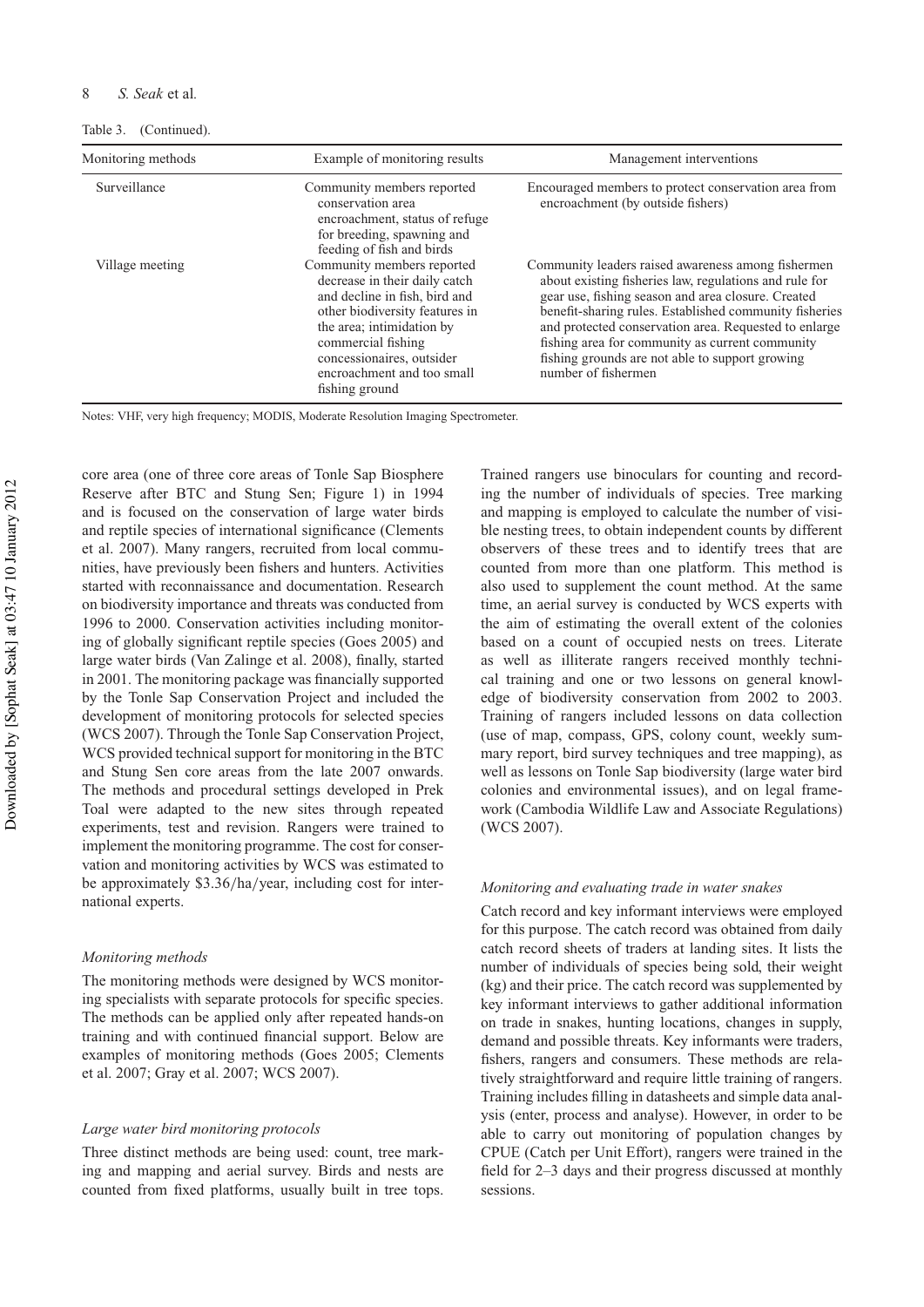## *Monitoring movements of released Siamese crocodiles* (Crocodylus siamensis)

Highly sophisticated very high frequency (VHF) receiver devices were used to track the movement of Siamese crocodiles after they had been released into the wild. This device collects information on ecology, habitat and ranging behaviour. Two rangers in Prek Toal have received extensive training over 2 weeks in September 2006 by WCS experts from the University of Florida, FL, USA, in using radio telemetry techniques for the handling of this device. They have in turn trained others in the use of this method.

## *Monitoring Bengal Florican* (Houbaropsis bengalensis) *population and grassland habitat*

This is done using the square survey technique, with squares of normally 1 km<sup>2</sup>. Squares are plotted randomly in the monitoring site and rangers are trained to record the call and display of males as an indicator of Florican abundance. The survey is usually conducted in the peak period of Florican display (March–April). Before applying this method, rangers receive extensive training on data collection (use of maps, use of GPS to locate surveyed squares, sampling of survey squares, detecting male calls and filling in datasheet) and bird ecology (habitat and home range). Data analysis is done by WCS experts.

## *Forest fire monitoring using MODIS*

This method requires professional experts and uses satellite images and PC application to detect change of land-use and fire incidence in flooded forests in the Tonle Sap Great Lake region, particularly in core areas. For this purpose, images can be downloaded from the WCS website. This is carried out every year in order to report forest fire incidents and prepare emergency plan to tackle with fire.

#### *Efficiency of intervention*

The management interventions that follow up on monitoring are classified as immediate and long-term measures. The immediate measures include crackdown on illegal activities (including confiscating evidence and products, warning and issuance of notices to stop committing illegal activity), awareness raising and informing local community residents about laws. Suppression of illegal activities is carried out only by those rangers who are designated judicial police, not by NGO personnel.

Long-term measures include revision of monitoring methods and replication in other core areas of Tonle Sap Great Lake, development of management plans for the three core areas (MOE and MAFF 2007), strengthening conservation capacity of concerned stakeholders (especially rangers and fisheries officers), demarcation of conservation areas, setting up of local rules and regulations and influencing policymaking on natural resource management at central level. For concrete examples, see Table 3.

## *Community-based monitoring of fisheries resources*

Before 2000, local fishermen in Tonle Sap Great Lake were in conflict with commercial fishermen because of inadequate fishing grounds for local community fishermen. In response to protests by local fishermen, the Royal Government of Cambodia conducted a large-scale fisheries reform in early 2000, releasing 50% of commercial fishing ground for community management. As a result of this, community fisheries were established in BTC in 2001. The function and organization of community fisheries is governed by the Fisheries Law (adopted in 2007) and the Sub-decree of Community Fisheries Management (issued in 2005) (FiA 2008). Each community fishery must produce a statute and regulations outlining specific roles and responsibilities for its members. Monitoring is also spelled out in the statute, and regulations were submitted by the head of community to the line agencies (FiA) for formal approval. Community protected areas were also established in the area. The community protected area's function and organization is identical with community fisheries, except that it is under MOE.

Prior to the establishment in 2001 of community fisheries or community protected areas, local residents were not involved in systematic biodiversity monitoring. Once they were permitted by law to organize community fisheries, monitoring was conducted as part of the requirement of community-based natural resource management as stated in their contract with FiA or NPCA. Similar to state-managed monitoring, local community-based monitoring is performed mainly to control resource utilization, rather than to detect trends of biological diversity. The idea of monitoring originated from fisheries officers or rangers who have assisted villagers in the establishment of community fisheries.

Monitoring procedures in the BTC core area have not yet been formalized. Communities use commonly practised methods such as patrol, surveillance and focus group discussion in community meetings, for which they were trained by fisheries officers and rangers. Training for patrol includes planning of the patrol, identification of patrol route and recording, reporting and suppression of illegal activities. It also includes the observation of bird species and organizing community meetings. The monitors are community members who have a basic knowledge of reading and writing Khmer language for note taking during patrols and meetings. It is not necessary that all monitors should read and write, but at least one or two literate members are required to lead the monitoring team during a patrol. Monitoring is limited to community fishing grounds or conservation areas. Areas outside these domains receive less attention due to overlapping authority of different agencies (for instance, with fisheries officers and rangers).

Monitoring by the four registered communities was initiated with the technical and financial support of the Tonle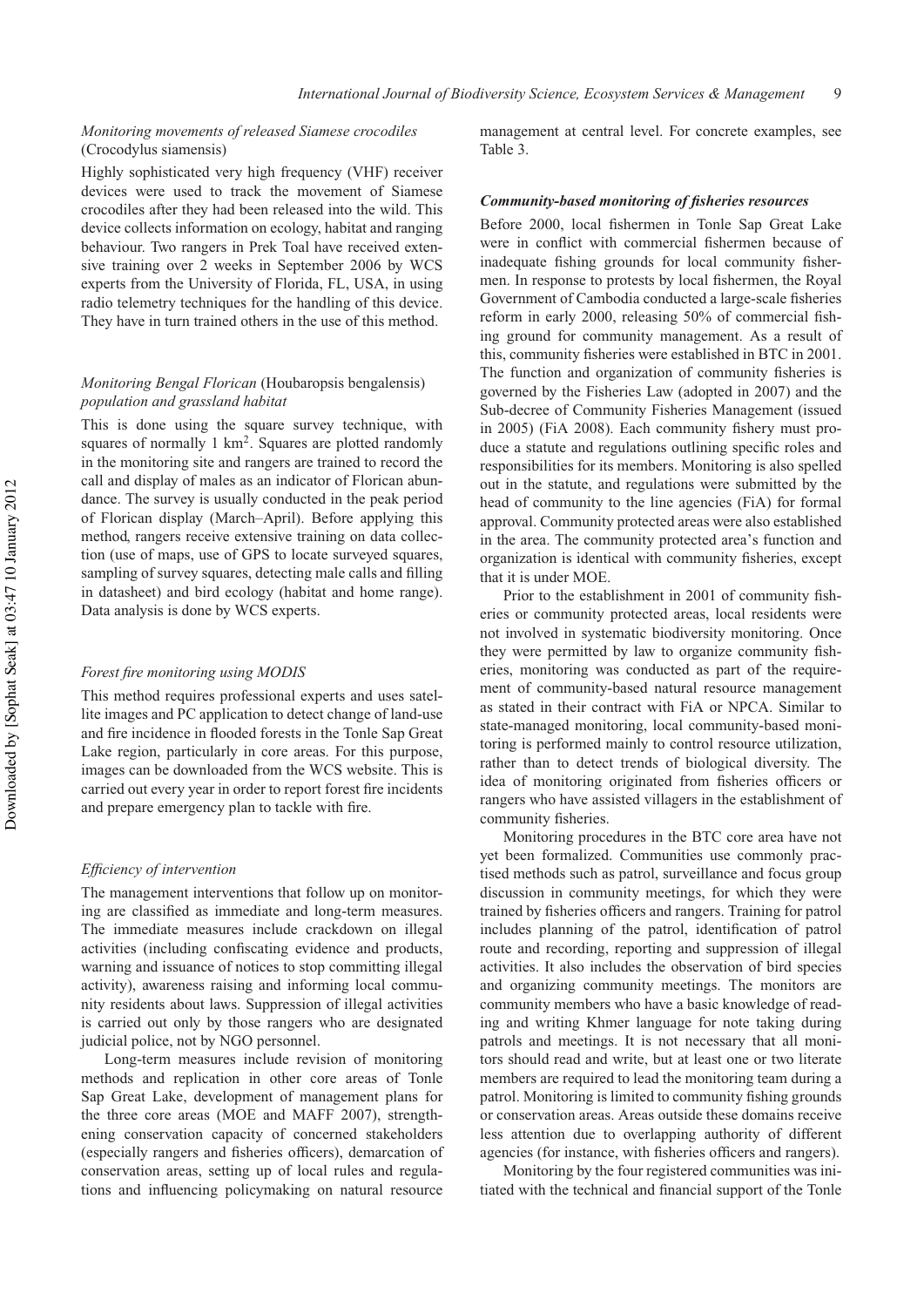Sap Conservation and Tonle Sap Sustainable Livelihood Projects through MOE (for community protected area) and FiA (for community fisheries). Each community has been equipped with motor boats, digital cameras, binoculars and icons (radio receiver/transmitter) for patrol and surveillance purposes. The cost for community-based monitoring was estimated to be \$0.12/ha/year.

## *Monitoring methods*

*Community-based patrol*. Patrols are undertaken on a weekly basis. The major purpose is to check on illegal activities in the designated fishing and conservation grounds. The community members involved in patrolling are volunteers and are rotated at intervals of 3–4 days depending on the number of members available. The patrol is conducted in locations selected because of their significance for important species and for resource use. Patrols are carried out by boat during the wet season, and by walking during the dry season. A patrol consists of three to four persons with experience in biological resources and familiarity with the area. Patrol equipment includes pocket-sized notebook, pen or pencil, binocular and knife. During the patrol, members note down all activities that they think are contrary to the law. They rarely record biological diversity. There is, moreover, no standardized form for recording.

*Community-based surveillance*. Of the four communities studied, only Balot village was found to carry out surveillance with the support of the Tonle Sap Conservation Project. Surveillance is focused on a 27 ha conservation area, within the community protected area, established as a refuge for breeding, spawning and feeding of a variety of fish, bird, reptile and mammal species. Community members report on outsider encroachment and state of wildlife in the area. Seven members, working voluntarily, rotate on a 3-day interval basis. Community

members are not allowed access to this clearly demarcated area for resource exploitation. A platform was built in the conservation area for continual observation and as a shelter for community members on duty. One local police man and three rangers assist the community in surveillance, in case community members encounter armed men.

*Community meeting*. The community meeting is also known as a focus group discussion and has the main objective to solicit data or information about the general trend or condition of biological resources as well as irregularities occurring in the area, for example, fish poaching, outsider encroachment and other illegal activities. Meetings are held at the community centre on a monthly basis with voluntary participation of 8–12 villagers, especially those who are actively involved in biodiversity conservation efforts. The community leader usually presides over this meeting and one community member takes notes. This method was initiated by rangers and fisheries officers and later transferred to the community heads.

*Efficiency of intervention*. The data and information generated by patrolling and surveillance are used for suppression of illegal activities, preparation of better monitoring plans, awareness raising and education, planning and demarcation of conservation areas. Information from community meetings is used for conflict resolution, setting up benefit sharing guidelines among community members, better information of what is happening in the community and encouragement of community participation in conservation as well as monitoring (Table 3).

## **Discussion and comparative analysis of the three monitoring systems**

The analysis of the three monitoring systems is carried out according to the criteria shown in Table 4.

Table 4. Comparison of three monitoring systems in Tonle Sap Great Lake, Cambodia.

| Monitoring methods                      | Methodology<br>rigour | Perceived<br>cost | Ease of use | Compatibility | Efficiency of<br>intervention |
|-----------------------------------------|-----------------------|-------------------|-------------|---------------|-------------------------------|
| State-managed monitoring                |                       |                   |             |               |                               |
| Patrol                                  | Medium                | High              | Medium      | High          | High                          |
| Logbook                                 | Medium                | Low               | High        | High          | Medium                        |
| Diary                                   | Low                   | Low               | High        | High          | Low                           |
| NGO-managed monitoring                  |                       |                   |             |               |                               |
| Count: tree marking and mapping         | High                  | Medium            | Medium      | High          | High                          |
| Count: aerial survey                    | High                  | High              | Low         | Low           | High                          |
| Catch record for water snake            | Medium                | Medium            | Medium      | High          | Medium                        |
| Key informant interview for water snake | Medium                | Medium            | Medium      | High          | Medium                        |
| VHF receiver for crocodile              | High                  | High              | Low         | Low           | High                          |
| Square technique for Bengal Florican    | High                  | Medium            | Medium      | High          | High                          |
| MODIS for forest fire                   | High                  | High              | Low         | Low           | High                          |
| Community-based monitoring              |                       |                   |             |               |                               |
| Patrol                                  | Medium                | Medium            | Medium      | Medium        | High                          |
| Surveillance                            | Medium                | Low               | High        | Medium        | High                          |
| Village meeting                         | Medium                | Low               | High        | High          | Medium                        |

Notes: VHF, very high frequency; MODIS, Moderate Resolution Imaging Spectrometer.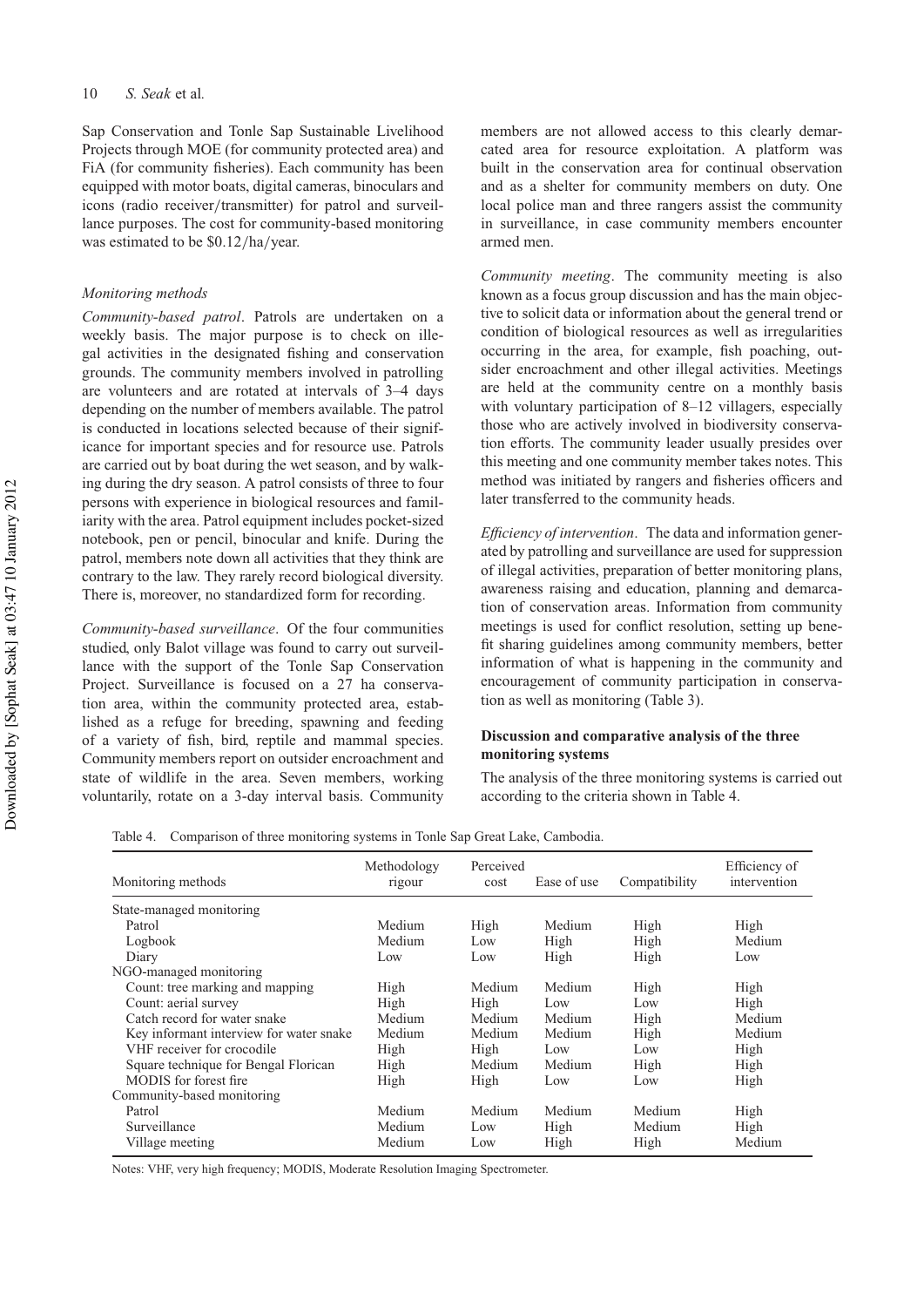## *Methodology rigour*

The 'patrol' method used for state-managed and community-based monitoring is at a medium level of methodology rigour: there is no standardized record sheet specifically designed for the patrol activity and patrols are sporadic in terms of timing and places visited. Government officials (rangers and fisheries officers) and community people record what they observe, but do not know what to do with the recorded data except for reporting to the central level. Records are often poor because recording parameters (biodiversity feature, type of illegal activities and temporal scale for record) are unclear and there are no guidelines for government officials for systematic maintaining diaries. The logbook record under state-managed monitoring is also at a medium level of methodology rigour because it is based on irregular checking of catch at the request of fishing lot concessionaires, who also may pursue under-reporting in order to pay less tax to the government.

The NGO-managed monitoring methods counting (tree marking–mapping and aerial survey), VHF receiver for crocodile, square technique for Bengal Florican and Moderate Resolution Imaging Spectrometer (MODIS) for forest fires all have a high level of methodology rigour as they are done by hired professional staff assisted by trained local rangers. Catch record and key informant interview for water snakes, however, were graded at medium level as they rely heavily on the willingness of traders and fishers to provide data – traders are often afraid of being taxed or forced by fisheries officers to make other payments if they disclose information about their business.

Surveillance and village-meeting methods, practised under community-based monitoring, were assessed to be of medium level of methodology rigour mainly due to the lack of standardized record forms. Surveillance is primarily designed for strict protection of the conservation area designated for brood stocks and as spawning ground. Village meetings are held on a monthly basis or whenever there is a need for disseminating information from government agencies or NGOs. The information provided during meetings is often not well structured as members recall past events at random and not in a systematic way. However, the quality of information is largely influenced by temporal scale as well, meaning that the shorter time the information is collected after events, the better its quality.

## *Perceived cost*

Patrol in the state-managed system was ranked as costly. The high cost is due to the investment for basic equipment like motor boats as well as operational costs (petrol, food and wages for fisheries officers and rangers), which are employed for monitoring purpose only. The cost for patrols undertaken by local communities was perceived to be at a medium level, because communities provide in-kind contribution to this task, including boats and equipment which have been used for their livelihood activities as well. Costs occur mainly in the form of operational costs for fuel and food that can be shared within the community. On the other hand, time spent by community members on patrol may be graded as high cost as it prevents them from engaging in their daily livelihood activities, especially fishing. The logbook method of the state-managed monitoring system commands a relatively low cost since expenditures for equipment and operation are shared with fishing lot operators. Similarly, cost of the diary method is low as rangers or fisheries officers record their observations during regular work at the guarding post – they only need a notebook and a pen.

Count by aerial survey, VHF receiver for crocodile and MODIS for forest fire under the NGO-managed system are rated to be incurring high cost because of expensive equipment and operations when compared with count by tree marking–mapping for birds, catch record and key informant interview for water snake and square techniques for Bengal Florican which require only medium investment and operational cost.

The perceived cost of surveillance in community-based monitoring is low as only a minimal budget is required to build a shelter for the guard in the conservation area. The community members provide labour on a voluntary basis. Village meetings come at low cost as this is a social event, where people are willing to share the cost for snacks and drinks.

Though information was limited, consultation with managers of each system indicated that cost is \$3.36/ ha/year for the NGO-managed system, \$1.07/ha/year for the state-managed system and \$0.12/ha/year for the community-based system. These figures are tentative as detailed cost information was unavailable due to inadequate (state- and NGO-managed systems) or lacking (community-based system) financial records. Cost estimates are largely based on rough estimations of the current market price via consultation with heads of communities.

## *Ease of use*

The patrol method for both state-managed and communitybased monitoring systems was ranked to be of medium ease to use, because the method requires proper planning, design of record sheets, measurements, skill in observation and willingness of investigators to walk through dense and thorny scrubland. It was observed that monitors of these two systems currently have an insufficient capacity to execute these methods. Logbooks, on the other hand, are easy to use, since fisheries officers have had years of experience with this method, which is required by law and applied only in commercial fishing lots. Catches are recorded in the logbook during the open fishing season from November to May. The diary method receives a high score (i.e. are easy to use), because anyone is able to keep daily records of visual observations and information provided by others.

Bird count via tree marking–mapping, water snake catch record, key informant interview and Bengal Florican square technique of the NGO-managed system are ranked at medium level because rangers and enumerators need to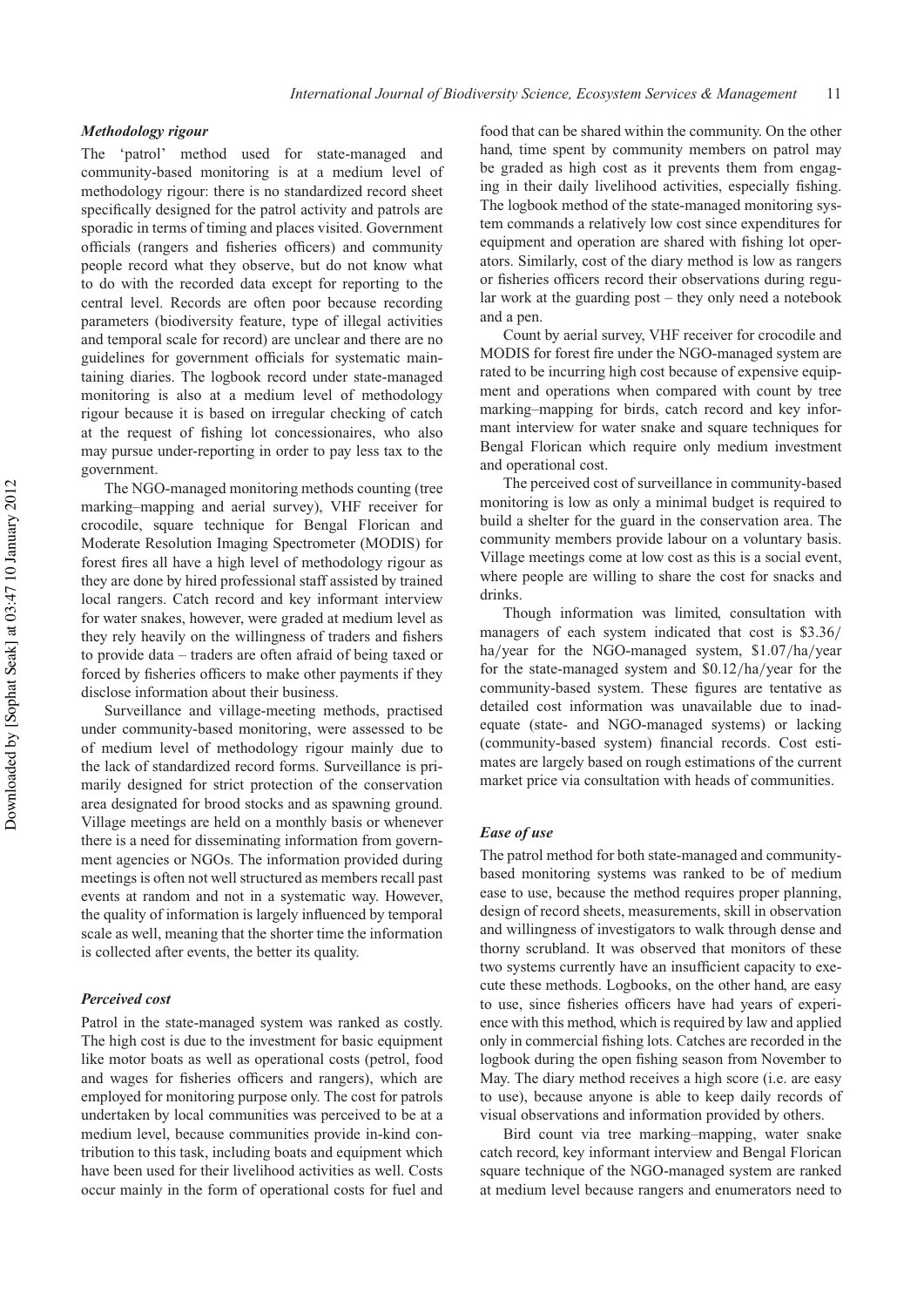be trained by WCS experts. Count by aerial survey, VHF receiver and MODIS for forest fire methods have a low score because in addition to training needs there is a continuous need for backup and coaching support by professional experts.

The surveillance and village meeting methods under the community-based system were assigned a high score for ease of use because surveillance is carried out according to a schedule agreed upon by community members.

### *Compatibility with existing day-to-day activities*

Patrol, logbook and diary methods utilized under the statemanaged scheme were graded as highly compatible with existing day-to-day activities, because these methods have been integrated into rangers' and fisheries officers' daily work. This is particularly true for fisheries officers who have been using these methods since the establishment of commercial fishing lots in the 1950s. On the other hand, patrol under community-based initiative was assessed to be of medium compatibility as the method was introduced to communities by rangers and fisheries officers in 2006, which has provided communities with little time to gain experience in their application.

Under the NGO-managed monitoring system, compatibility of bird count by tree marking–mapping and Bengal Florican square technique as well as water snake catch record and key informant interview was ranked high. The first two methods have been specifically designed for use by local staff and rangers since 2002. The high compatibility of water snake catch record and key informant interview is due to the methods being adapted to and based on fishermen's or trader's daily livelihood activities. Square technique for Bengal Florican is considered the best option to measure the relative abundance of this species as any person is able to conduct the method with just some basic training. Count by aerial survey, VHF receiver and MODIS for forest fire have been assigned low rank because they require continuous support both financially and technically from WCS or other related agencies. They are also not compatible with existing activities of rangers and concerned government officials, because these techniques are newly introduced and require substantial training.

Village meeting and surveillance of the communitybased system have been assigned high and medium levels of compatibility with existing day-to-day activities of local fishers, respectively. Community people have utilized village meetings before as a time-tested means to organize social events and disseminate information. However, even though surveillance is carried out according to a schedule agreed upon by community members, some find it difficult to align tasks assigned to them with their livelihood activities. It has thus been assigned a medium level of compatibility.

### *Efficiency of intervention*

The efficiency of intervention is the capacity of each method to provide sufficient data and information for sustainable management of biodiversity. There is likely to be a close link between efficiency of intervention and degree of methodology rigour, because it provides a clear compass for intervention action. The degree of intervention efficiency depends also on the specific character of each method and on the determination of government officials as well as of communities.

The efficiency of intervention was rated high for patrolling under both state-managed and community-based monitoring systems as the method is used for law enforcement purposes only, especially for the suppression of illegal fishing and hunting. Other components of biodiversity conservation are not necessarily considered for systematic record under this method. The logbook method is rated at medium scale, as it is considered not good enough for stock assessment, determining tariff for subsequent public biddings (fishing lots are renewed at every 2 years through public auction processes) and identification of species which are endangered, threatened or vulnerable. As the data managed by fisheries officers are not open for public scrutiny or verification, it is a matter of the political will of top FiA officials as to whether the management performance is enforced with information supplied through monitoring. The diary method was rated low because there are no systematic record sheets and because some information has been passed-on second hand from fishermen and colleagues.

The monitoring methods, under the NGO-managed monitoring scheme, count via tree marking–mapping and aerial survey, VHF receiver for crocodile, square technique for Bengal Florican and MODIS for forest fire have all been assigned a high score. Data produced by these methods are conveyed directly to key decision-makers and donors, who are capable of appropriate intervention at the national level for policy change and planning of protected area management, for example, establishment of core areas and bird sanctuary and shift of core area directors (change of directors). Catch record and key informant interview for water snakes were scored at medium level as the efficiency to translate them into action depends on the willingness of traders and fishermen to provide data. Such data are insufficient evidence for immediate crackdown and therefore need to be complemented by other methods, particularly better planning of patrol work.

Surveillance, as mentioned earlier, is used for the sole purpose of guarding the conservation area from outsiders and therefore gains a high score for intervention, because any encroachment can be stopped immediately. Efficiency of intervention by village meetings is assigned medium weight because illegal activities cannot be intercepted right away. However, meetings are still useful for planning patrol cycles and for community awareness raising.

## *Comparative analysis*

Monitoring methods are adapted to the specific goal and mission of each monitoring system. State-managed and community-based monitoring schemes are presently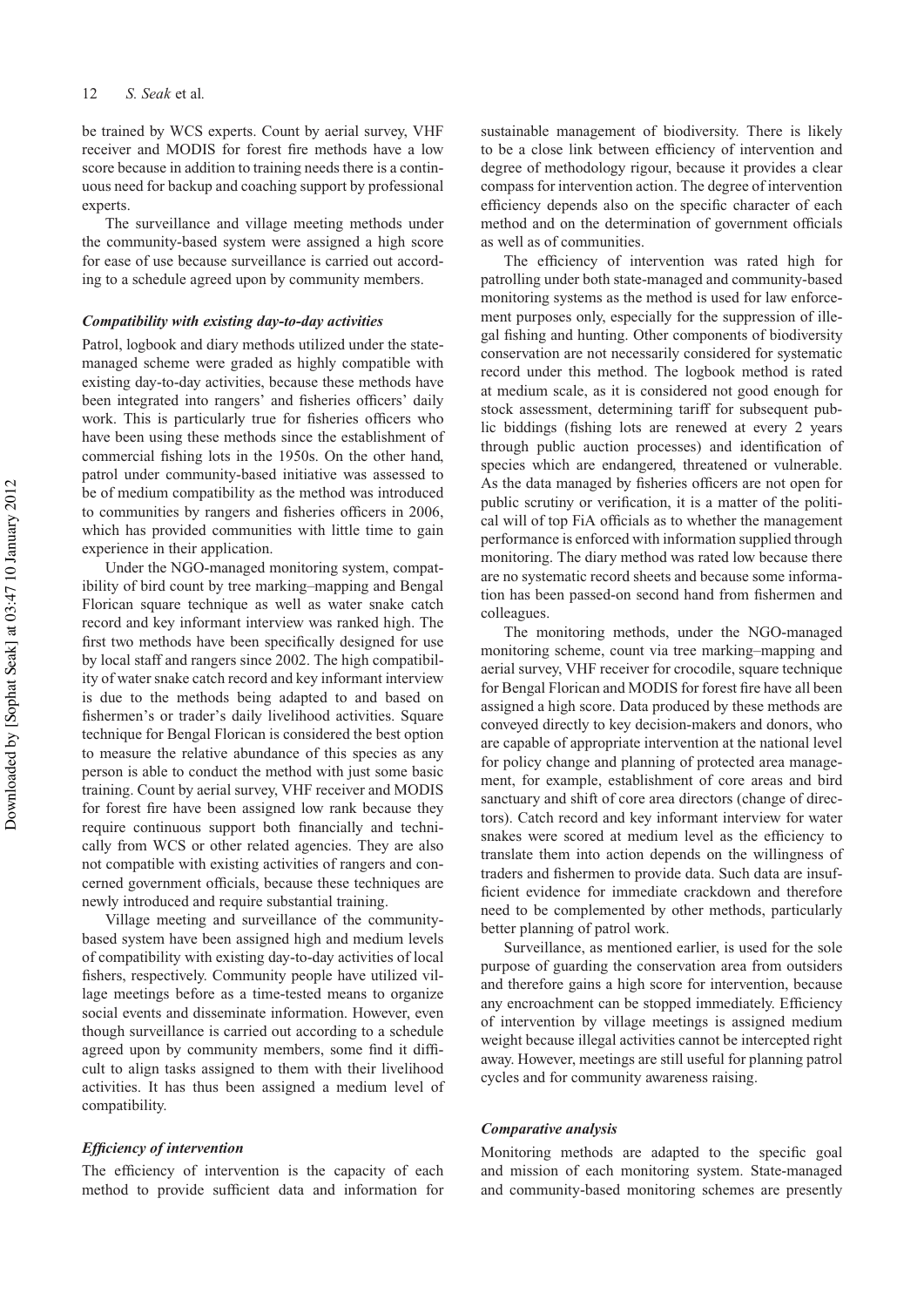carried out with the primary purpose of law enforcement, including curbing illegal activities. They are also useful for awareness raising in local communities and for serving the long-term aims of biodiversity conservation, provided that there is strong legal recognition and support of the government and financial support of external agencies. NGOmanaged monitoring also serves biodiversity conservation albeit in a selective manner, focusing on the protection of endangered species of global and national conservation significance (Royal Government of Cambodia 2005, 2009). Within these limits, the data generated under the NGO system are capable of providing input for long-term management and strategic planning requirement as long as there is a continuous commitment by NGOs for both technical and financial support.

Each monitoring method is facing its particular challenges and constraints which may hamper implementation. The success of the state-managed monitoring methods of patrol, logbook and diary depends on the capacity and willingness of operators (rangers and fisheries officers) to implement these methods in the face of limited resources and little support by the government. Hence, monitoring is likely to be carried out mainly with the aim of gaining commissions from confiscated fish catch and from fines imposed on illegal activities rather than with the aim of producing quality data. Community-based monitoring is facing problems due to limited local experience in monitoring, lack of integration of local ecological knowledge into the design of monitoring methods, lack of a sense of ownership over resource use and management and lack of financial and institutional support. NGO-managed monitoring is wholly dependent on the availability of funding support and on the continued guidance of local rangers by professional staff. These rangers will find it hard to continue these methods once the project is completed. Many of them have little education and are often hardly capable of implementing advanced methods designed by NGOs.

None of the three systems is monitoring biodiversity on a broad scale: state-managed and community-based systems focus on commercial species, while NGO-managed monitoring focuses on endangered species. This leaves a lot of biodiversity uncovered. Another problem is that the three systems, though implemented in the same area, are not integrated with each other. There is no coordination of activities and no exchange of information between them. This must be considered as an inefficient use of already limited resources.

The results of the comparative assessment of the three methods are likely to be influenced by the bias of the stakeholders involved. The bias may be because the respective groups of stakeholders differ from each other with respect to levels of position, education, skill and experience with monitoring tasks. For instance, NGO staff, fisheries officers and rangers have a better understanding of the evaluated methods than community members, since they have a longer experience with monitoring as well as with conservation efforts. Hence, they might intentionally rate the monitoring methods in favour of the ones they have been practicing. In order to minimize the influence of bias on the results of the assessment, we have designed the data collection techniques as shown in Table 1 and included researcher validation. However, there is no way to entirely avoid bias attaching to the perceptions of the different stakeholder groups selected for this study.

The capability of each method to generate reliable data is largely but not entirely dependent on the quality of protocol and level of training and supervision offered to local communities, rangers and fisheries officers. Level of training can influence the quality of methods in some, but not all cases, because despite good protocols available or excellent training and supervision provided, the successful implementation of methods depends also on the willingness and commitment of monitors, the legal requirements of the government and the financial and technical support from NGOs and donors. The community-based approach may require temporary technical support from rangers, fisheries officers and external researchers before it can fully function on its own (as in category 3 of Danielsen et al. (2008)). The NGO-managed system, on the other hand, can be sustained through its own funding and resources.

#### **Conclusions and recommendations**

The analysis and comparison of the three monitoring systems has shown that each one of them has been designed for a specific purpose ranging from monitoring the state of natural resources for their sustainable management to monitoring biodiversity for conservation purposes. Even the systems focusing on biodiversity do so in a selective manner only. Other weaknesses, apart from fragmented coverage of biodiversity, are lack of coordination among the three systems, lack of standardized recording procedures and dependence on external agents for funding and capacity building.

Improvement and continuation of the three monitoring systems could be accomplished through: (1) requiring that each monitoring scheme produces regular reports on trend of biodiversity; (2) sharing data among and between agencies and interested individuals; and (3) provision of appropriate backup support including sufficient training and capacity building on comprehensive monitoring methods for rangers and fisheries officers and integration of local ecological knowledge for community-based system. It is also suggested that monitoring and reporting, carried out by the different agencies, be better coordinated.

State-managed monitoring could be improved by modifying the conventional patrol method so as to gather data not only on illegal activities and human disturbance, but also on the trends of biological diversity of various targeted species at regular time intervals. While the design of the logbook can be considered to be generally good, the data entered should be scrutinized by independent bodies (academics, NGOs, officers) during unannounced spot checks. An administrative panel, as outlined in respective laws, should ensure that monitoring personnel produce monthly,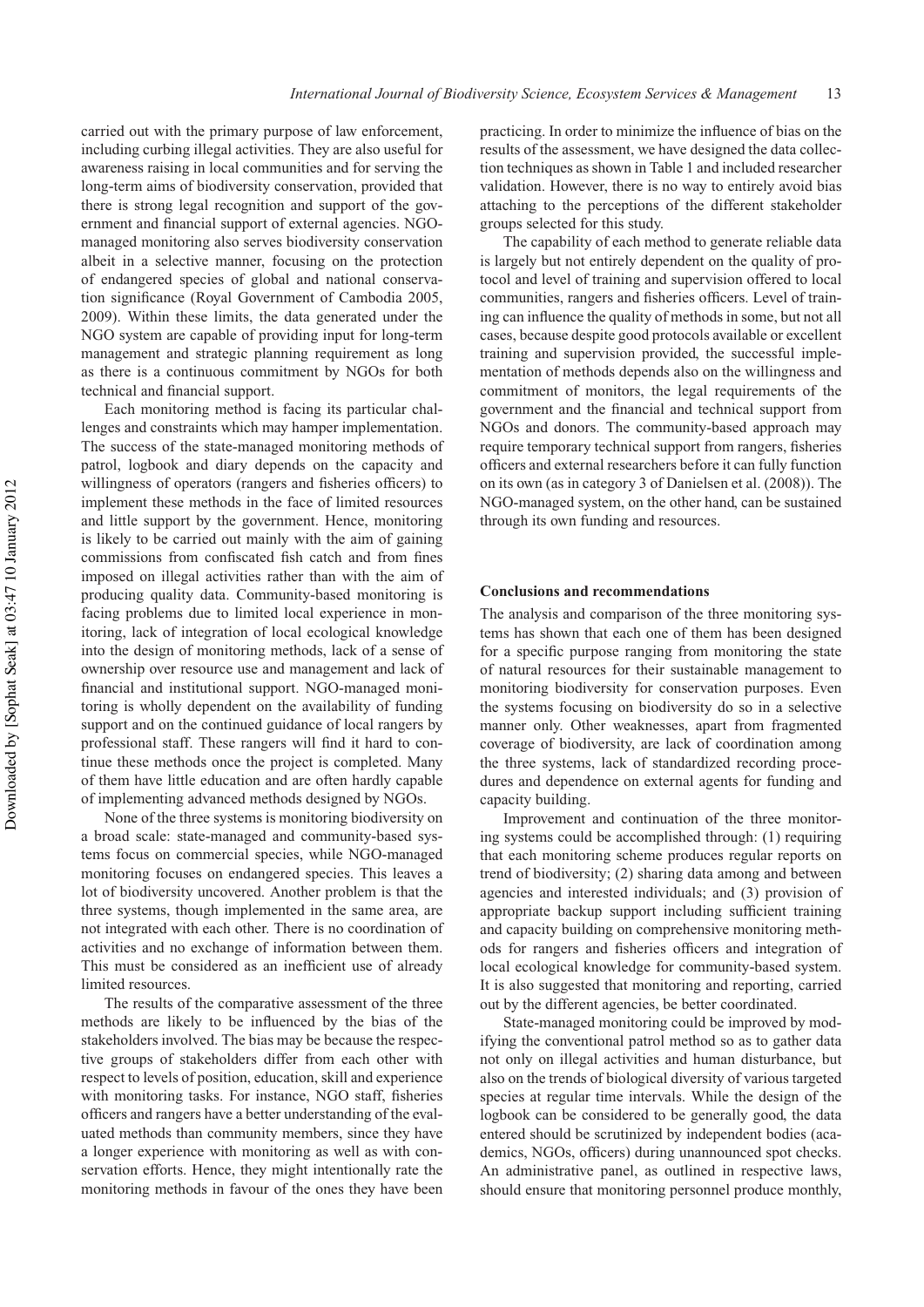quarterly, biannual or annual reports based on the monitoring data. The report and data derived from the logbook, particularly those on fish catch, must be made available to the public, including local communities, researchers and NGOs.

The sustainability of the NGO-managed monitoring programme should be enhanced through closer cooperation with concerned government agencies. Rangers should work in places close to where they are from. Monitoring methods should be as simple as possible with an emphasis on local knowledge systems so that local rangers do not need to learn new and complicated technical skills. Finally, whenever needed, data on monitoring should be made available to the public for awareness raising, enabling greater participation in fighting illegal activities and possibly making financial contributions to the monitoring programme.

The design of community-based monitoring should be based on existing norms and practices, integration of local ecological knowledge, and should take into consideration the need to coordinate with livelihood activities. There is also a need for coaching by outsiders in monitoring methods, analysis and interpretation of monitoring data so that regular reports can be produced. In order to ensure greater community participation in management and conservation, the co-management approach should be adopted and strengthened. In this manner, the quality of monitoring as well as the coordination and cooperation of the three systems in Tonle Sap Great Lake could be enhanced.

## **Acknowledgements**

This paper was upgraded from a series of comments made during the M-POWER (Mekong Programme on Water, Environment and Resilience) annual meeting held in Kunming, China in February 2009. We acknowledge the funding support from USEPAM/Danida. We are also grateful to the Challenge Program on Water and Food, Echel Eau and IFAD (International Fund for Agricultural Development) for support of project PN50 (M-POWER) and for the additional grant to support the field work. Heartfelt thanks are conveyed to Dr. Rajendra Shrestha and Prof. Henning Schroll for giving continuous advice while writing this paper. Sincerest thanks are given to Dr. Ram Baskakoti, Dr. Richard Friend, Dr. Robert Arthur (World Fish Centre) and Dr. Robert Steinmetz (biologist of WWF Thailand) for providing valuable comments on research methodology. Sincere thanks are conveyed to the editors of this journal and two anonymous peerreviewers who gave very constructive comments to finalize this manuscript for publication.

### **References**

- Alzinga CL, Salzer DW, Willoughby JW, Gibbs JP. 2001. Monitoring plant and animal populations. Malden (MA): Blackwell Science.
- Bani L, Massimino D, Bottoni L, Massa R. 2006. Multiscale method for selecting indicator species and priority conservation areas: a case study for broadleaved forests in Lombardy, Italy. Conserv Biol. 20(2):512–526.
- Campbell IC, Poole C, Giesen W, Jorgensen JV. 2006. Species diversity and ecology of Tonle Sap Great Lake, Cambodia. Aquat Sci. 68(3):355–373.
- Clements T, O'Kelly H, Sun V. 2007. Monitoring of large waterbirds at Prek Toal, Tonle Sap Great Lake 2001– 2007. Contribution to the UNDP/GEF funded Tonle Sap Conservation Project. Phnom Penh (Cambodia): Wildlife Conservation Society Cambodia Program.
- Danielsen F, Balete DS, Poulsen MK, Enghoff M, Nozawa CM, Jensen AE. 2000. A simple system for monitoring biodiversity in protected area of a developing country. Biodivers Conserv. 9(12):1671–1705.
- Danielsen F, Burgess ND, Balmford A. 2005. Monitoring matters: examining the potential of locally-based approaches. Biodivers Conserv. 14(11):2507–2542.
- Danielsen F, Burgess ND, Balmford A, Donald PF, Funder M, Jones JPG, Alviola P, Balete DS, Blomley T, Brashares J, et al. 2008. Local participation in natural resource monitoring: a characterization of approaches. Conserv Biol. 23(1): 31–42.
- Danielsen F, Burgess ND, Jensen PM, Pirhofer-Walzl K. 2010. Environmental monitoring: the scale and speed of implementation varies according to the degree of people's involvement. J Appl Ecol. 47(6):1166–1168.
- Danielsen F, Jensen AE, Alviola PA, Balete DS, Mendoza M, Tagtag A. 2005. Does monitoring matter? A quantitative assessment of management decisions from locallybased monitoring of protected areas. Biodivers Conserv. 14(11):2633–2652.
- Feinsinger P. 2001. Designing field studies for biodiversity conservation. Washington (DC): Island Press.
- [FiA] Fisheries Administration. 2007. Law on fisheries. Phnom Penh (Cambodia): FiA.
- [FiA] Fisheries Administration. 2008. The compilation of legal instruments related to community fisheries in the Kingdom of Cambodia. Phnom Penh (Cambodia): FiA.
- Gaidet N, Fritz H, Nyahuma C. 2003. A participatory counting method to monitor populations of large mammals in nonprotected areas: a case study of bicycle counts in the Zambezi Valley, Zimbabwe. Biodivers Conserv. 12(8):1571–1585.
- Gaidet-Drapier N, Fritz H, Bourgarel M, Renaud PC, Poilecot P, Chardonnet P. 2006. Cost and efficiency of large mammal census techniques: comparison of methods for a participatory approach in a communal area, Zimbabwe. Biodivers Conserv. 15(2):735–754.
- Goes F. 2005. Four years of waterbird conservation activities in Prek Toal Core Area, Tonle Sap Biosphere Reserve (2001– 2004). Phnom Penh (Cambodia): Wildlife Conservation Society Cambodia Program.
- Gray M, Kalpers J. 2005. Ranger based monitoring in the Virunga–Bwindi region of East-Central Africa: a simple data collection tool for park management. Biodivers Conserv. 14(11):2723–2741.
- Gray TNE, Hong C, Ro B, Collar NJ, Dolman PM. 2007. Habitat preferences of a globally threatened bustard provide support for community-based conservation in Cambodia. Biol Conserv. 138(3–4):341–350.
- Hartanto H, Lorenzo CMB, Frio AL. 2002. Collective action and learning in developing a local monitoring system. Int Forest Rev. 4(3):184–195.
- Joseph LN, Field SA, Wilcox C, Possingham HP. 2006. Presenceabsence versus abundance data for monitoring threatened species. Conserv Biol. 20(6):1679–1687.
- Katzner T, Milner-Gulland EJ, Bragin E. 2007. Using modelling to improve monitoring of structured populations: are we collecting the right data. Conserv Biol. 21(1): 241–252.
- Kéry M, Schmid H. 2004. Monitoring programs need to take into account imperfect species detectability. Basic Appl Ecol. 5(1):65–73.
- Lamberts D. 2006. The Tonle Sap Lake as a productive ecosystem. Water Resour Dev. 22(3):481–495.